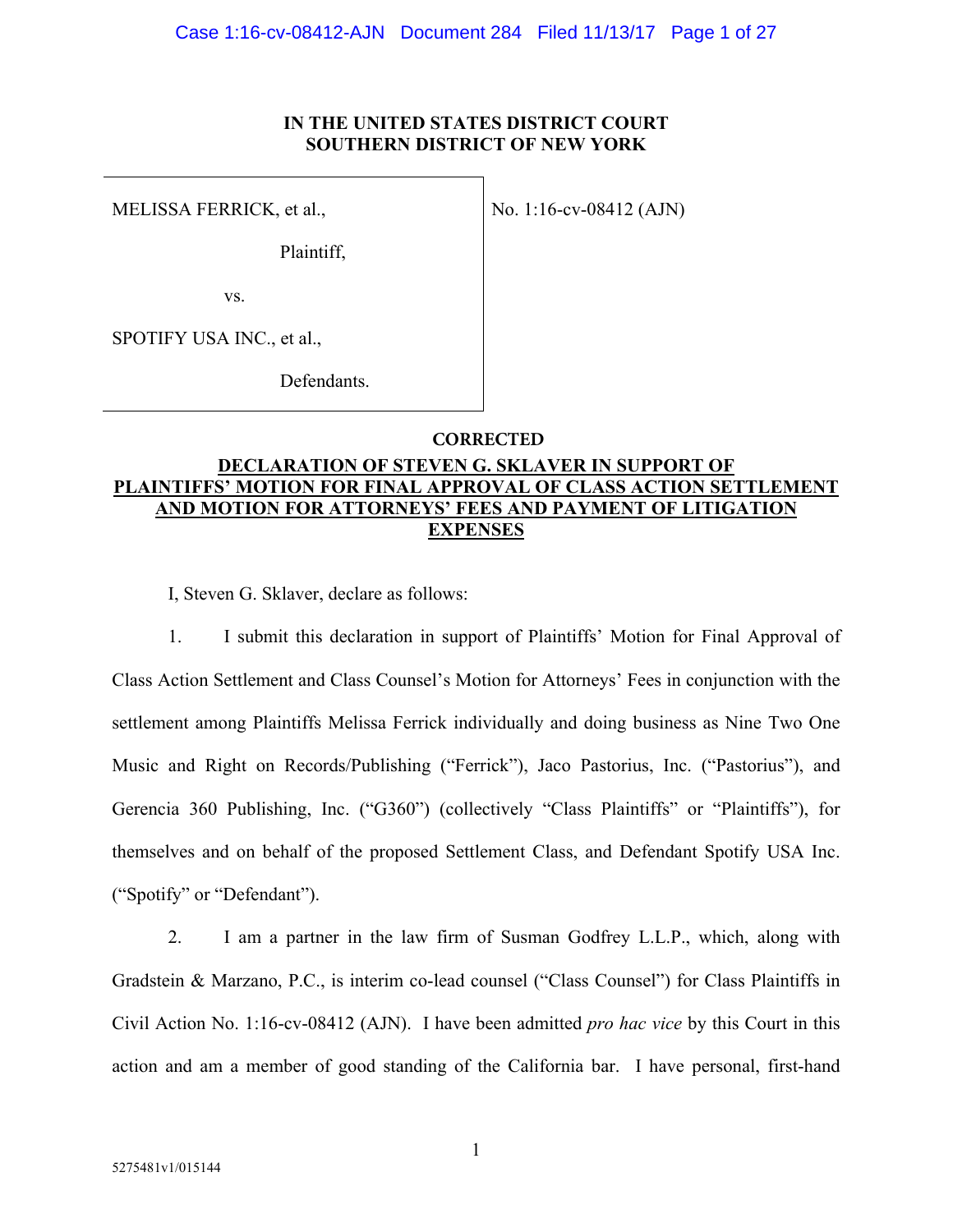#### Case 1:16-cv-08412-AJN Document 284 Filed 11/13/17 Page 2 of 27

knowledge of the matters set forth herein and, if called to testify as a witness, could and would testify competently thereto.

3. Susman Godfrey L.L.P. and Gradstein & Marzano P.C. have significant experience with copyright litigation and class actions, including settlements thereof. A copy of Susman Godfrey L.L.P.'s class action profile was attached to my June 26, 2017 Declaration in support of Preliminary Approval as Exhibit A, Dkt. 176-1. A copy of Gradstein  $\&$  Marzano P.C.'s firm profile was attached to my June 26, 2017 Declaration in support of Preliminary Approval as Exhibit B, Dkt. 176-2. The lawyers working on this case for the Class are experienced lawyers who have substantial experience prosecuting large-scale class actions and life settlement litigation.

4. Since filing the initial Complaint, Class Counsel have made significant efforts to prepare the case and reach the outstanding Settlement, as detailed below. Six different Susman Godfrey attorneys—myself, Los Angeles partner Marc Seltzer, Los Angeles partner Kalpana Srinivasan, Seattle partner Stephen E. Morrissey, Los Angeles associate Krysta Kauble Pachman, and New York associate Geng Chen—have devoted time to the case. Five different Gradstein & Marzano, P.C. attorneys – former associate Daniel Lifschitz, former partner Harvey Geller, partner Henry Gradstein, partner Maryann Marzano, and associate Matt Slater – have also devoted time to the case.

5. Susman Godfrey L.L.P. and Gradstein & Marzano P.C.'s efforts on behalf of the Class included, but are not limited to, the following:

- Conducted an initial investigation of this case to develop the theories and facts that formed the basis of the allegations in the complaint, and compiled evidence for, and filed, the Consolidated Class Action Complaint ("CCAC"). Dkt. No. 75.
- Defended the CCAC from Spotify's motion to dismiss, and conducted jurisdictional discovery in connection with that effort. Dkt. No. 96.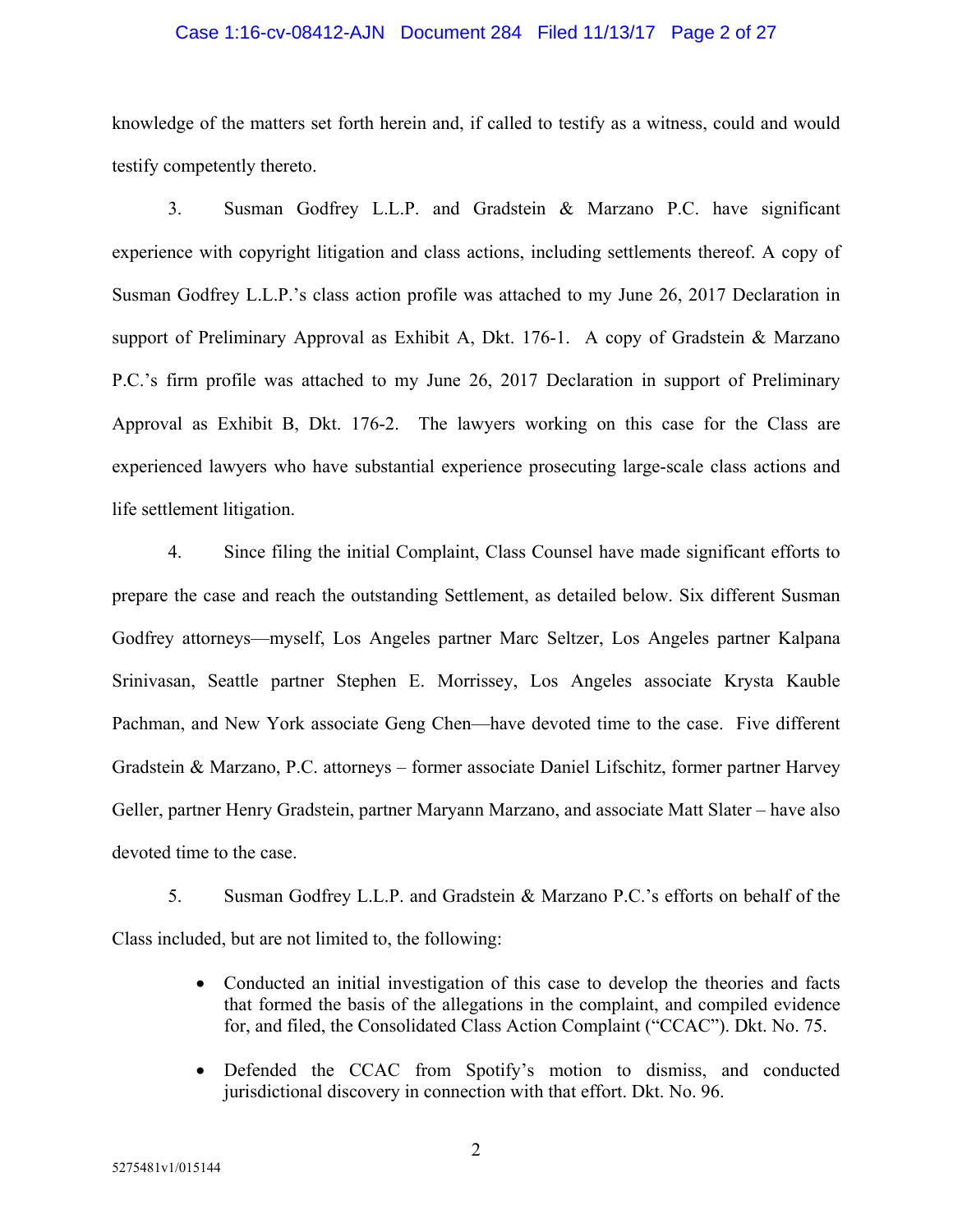- Defended the CCAC from Spotify's motion to strike class allegations, both in the Central District of California, Dkt. No. 98, and in this Court, Dkt. No. 153.
- Collected documents from Class Plaintiffs in anticipation of Spotify's discovery requests and drafted initial disclosures (which would have been served absent the Settlement).
- Prepared discovery requests for Spotify and two third parties, Harry Fox Agency and the NMPA, and participated in multiple meet and confers with these entities.
- Reviewed and analyzed documents and data produced by Spotify under Federal Rule of Evidence 403 for the purposes of settlement, and worked closely with experts to assess the value of the Class's claims.
- Attended two full day, in-person mediation sessions in California conducted by a highly experienced mediator, preceded by mediation briefing. All sessions were attended by counsel for Spotify, counsel for Class Plaintiffs, as well as a representative from Spotify. The terms of the Settlement were also negotiated in extensive in-person meetings, telephone calls, and email discussions over the course of several months. A long-form settlement agreement was heavily negotiated thereafter, with the parties participating in telephonic mediation sessions with and submitting mediation briefs to Judge Phillips over disputed terms and issues.
- Obtained the excellent result for the class, as described in the Preliminary Approval Memorandum and supporting papers.

6. I was among the principal negotiators of the proposed class action settlement with Defendants. The mediation process began in September 2016. The parties signed a confidential term sheet on January 11, 2017, and the final Settlement Agreement was signed on May 26, 2017. A true and correct copy of the Settlement Agreement was attached as Exhibit C to my June 26, 2017 Declaration, Dkt. 176-3. It is the opinion of Class Counsel that this settlement and the distribution plan with Spotify are fair, adequate, and reasonable. All three lead Plaintiffs also support this settlement and believe it to be fair, adequate, and reasonable.

7. In my opinion, consistent with the analysis of multiple experts, an overall settlement value of \$112.55 million adequately compensates the members of the proposed Settlement Class for their damages in view of the risks of litigation. The overall value includes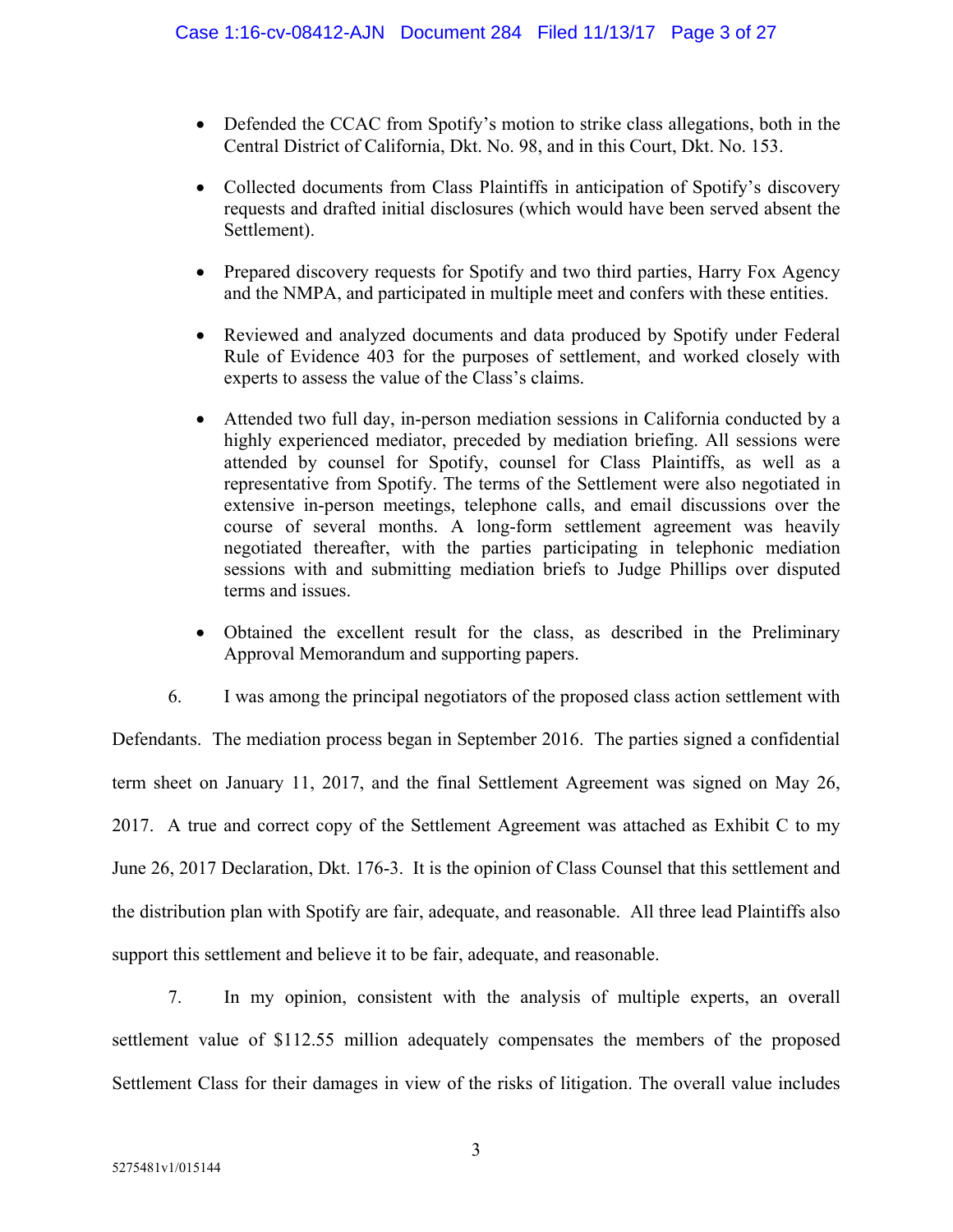#### Case 1:16-cv-08412-AJN Document 284 Filed 11/13/17 Page 4 of 27

monetary relief in the amount of \$49.45 million in cash payments by Spotify, including a \$43.45 million cash payment, \$5 million payment of attorneys' fees that Spotify has agreed to pay for future monetary relief, and at least \$1 million in notice costs, Dkt. 170 ¶46.

- 8. The Settlement also includes substantial future monetary relief, including:
- Spotify will pay mechanical license royalties to Settlement Class Members who become Identified Royalty Claimants with respect to one or more Claimed Musical Works. Settlement Agreement ¶ 4.
- Spotify and Plaintiffs' Counsel will appoint members to a "Mechanical Licensing Committee" that would meet regularly to discuss and implement processes to increase the percentage of usage that can be matched and otherwise to facilitate the mechanical licensing of content on Spotify's service. *Id.* ¶ 6.
- Spotify will collaborate with other industry participants to improve the sharing of catalog and other data among publishers, labels, and online music services. *Id.*¶ 7.
- Settlement Class Members may elect to conduct a Plenary Audit of mechanical license royalties paid to that Settlement Class Member under the Future Royalty Payments Program. *Id.* ¶ 5.
- Spotify will receive information about musical compositions on a catalog basis to facilitate the mechanical licensing of content that Spotify makes available for interactive streaming and/or limited downloading. *Id.* ¶ 8.

As detailed in the declaration of Joao Dos Santos, this future monetary relief is valued at an additional \$63.1 million. These future monetary guarantees provide substantial benefits to the Class that could not have been obtained even if the litigation had been successful. This Settlement represents an especially good result for the proposed Class because checks will be mailed automatically to eligible class members and none of the cash in the settlement fund will be returned to Defendants.

9. The Settlement Agreement is the result of extensive and protracted negotiations between the parties with the assistance of an experienced mediator, Hon. Layn R. Phillips,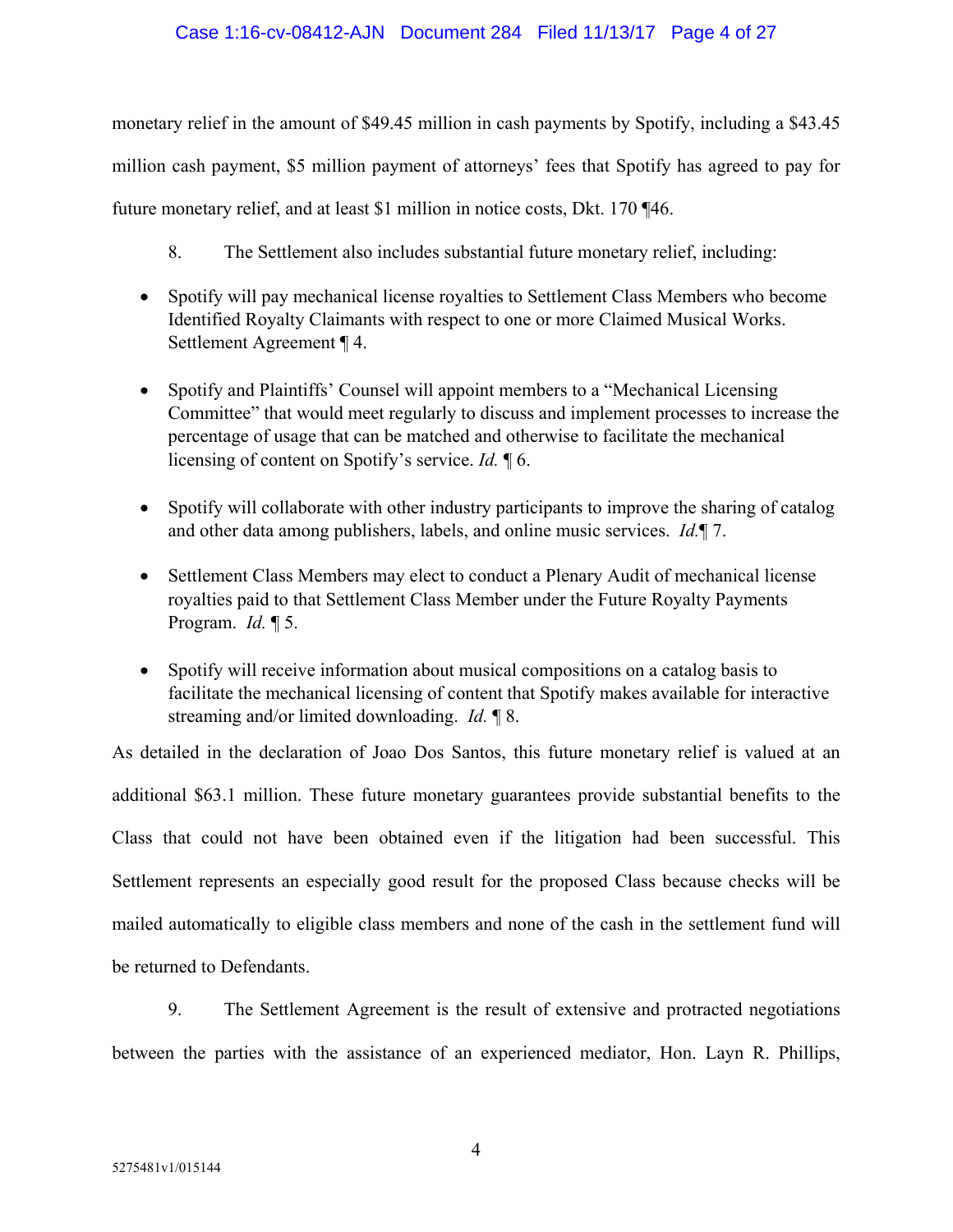#### Case 1:16-cv-08412-AJN Document 284 Filed 11/13/17 Page 5 of 27

United States District Judge (Retired). The mediation process began in September 2016 and did not conclude until the Settlement Agreement was signed.

10. The parties conducted two in-person mediation sessions with Judge Phillips that I or one of my partners at Susman Godfrey personally attended and actively participated in. These in-person mediations took place on November 7, 2016, and January 11, 2017, in Judge Phillips' offices in Newport Beach, California, and lasted all day. Both mediation sessions were attended by counsel for Spotify, counsel for Plaintiffs, and a corporate representative from Spotify. The parties also participated in extensive teleconference and email discussions with Judge Phillips.

11. The memorandum of understanding was negotiated in-person at Judge Phillips's offices in Newport Beach, California on January 11, 2017, during the second in-person mediation referenced above.

12. A long-form settlement agreement was heavily negotiated thereafter, with the parties participating in telephonic mediation sessions with and submitting mediation briefs to Judge Phillips.

13. Throughout the process, the settlement negotiations were conducted by highly qualified and experienced counsel on both sides at arm's length. The terms of the settlement were negotiated through extensive mediation briefing, teleconference and email discussions, and in-person meetings. Spotify informally provided extensive information to Class Counsel as part of the settlement negotiations, including as to the compositions at issue and data related to Spotify's streaming of those compositions. Class Counsel was well informed of material facts, and retained knowledgeable and experienced experts to develop a thorough understanding of the data and information provided by Spotify. The settlement negotiations were conducted by highly qualified and experienced counsel on both sides at arm's length beginning in September 2016.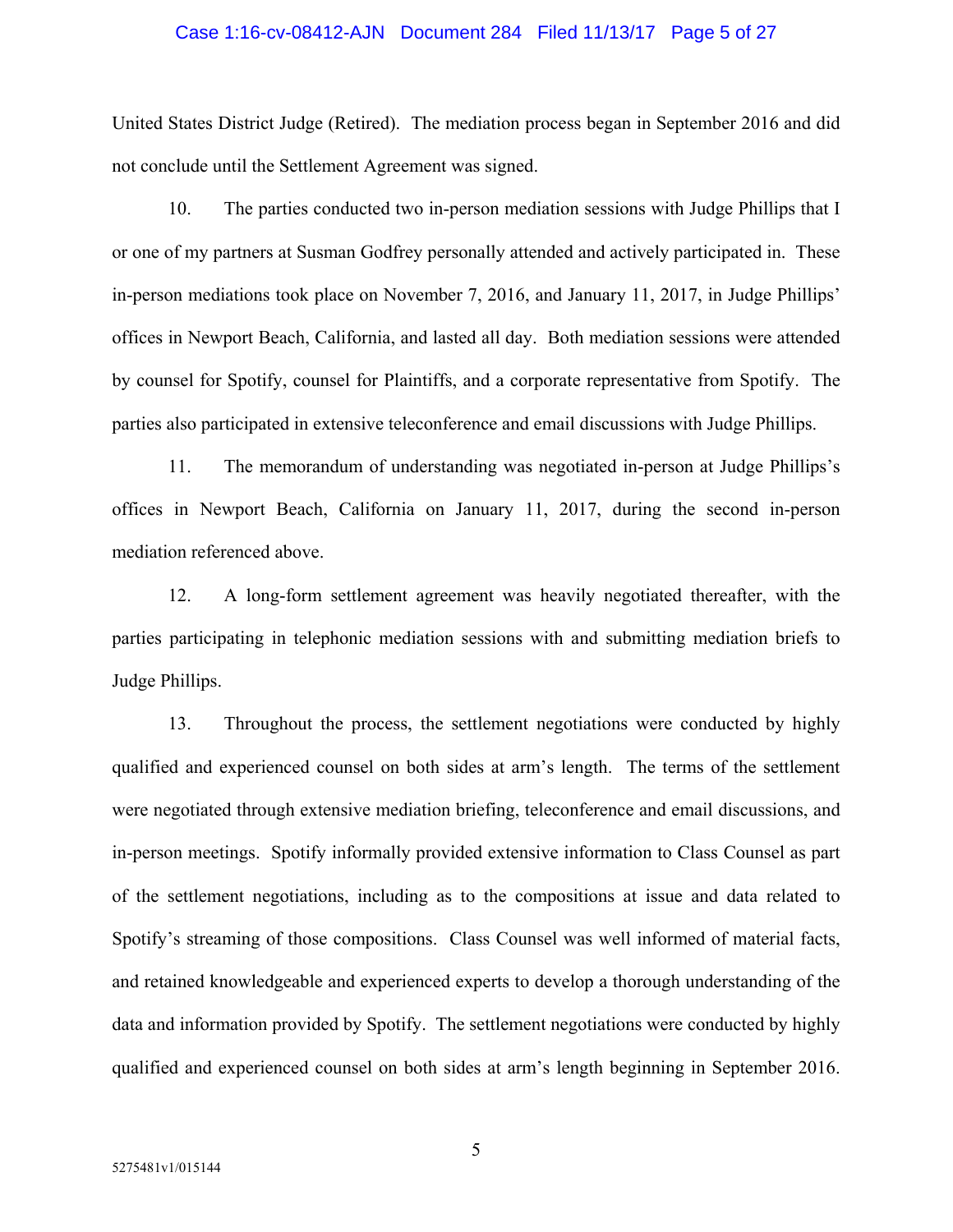#### Case 1:16-cv-08412-AJN Document 284 Filed 11/13/17 Page 6 of 27

The settlement negotiations lasted over six months. Class Counsel was well informed of material facts, and the negotiations were hard-fought and non-collusive.

14. The Settlement has received national media attention. *See, e.g.,* "Spotify Settles \$43 Million Class Action Copyright Lawsuit," FORBES, June 1, 2017, available at: https://www.forbes.com/sites/legalentertainment/2017/06/01/spotify-settles-43-million-classaction-copyright-lawsuit/#7d8d44ac1e3f; Robert Levine, "What Will Spotify's \$43 Million Class Action Settlement Mean for Songwriters and Publishers?" BILLBOARD, May 30, 2017, available at: http://www.billboard.com/articles/business/7809818/spotify-43-million-classaction-settlement-songwriters-publishers-analysis; Andrew Flanagan, "In \$43 Million Settlement, Spotify Forced to Confront a Persistent Problem," NATIONAL PUBLIC RADIO, June 1, 2017, available at: http://www.npr.org/sections/therecord/2017/06/01/531029555/in-43-millionsettlement-spotify-forced-to-confront-a-persistent-problem.

15. In March 2016, Spotify reached a settlement with the National Music Publishers Association ("NMPA") totaling \$30 million to compensate publishers and songwriters for infringement of their mechanical licenses. Ed Christman, "Spotify and Publishing Group Reach \$30 Million Settlement Agreement Over Unpaid Royalties," BILLBOARD, March 17, 2016, available at: http://www.billboard.com/articles/business/7263747/spotify-nmpa-publishing-30 million-settlement-unpaid-royalties. The \$112.55 million recovery is more than three times the NMPA settlement.

16. Class Counsel took steps to ensure that we had all the necessary information to advocate for a fair, adequate, and reasonable settlement that serves the best interests of the Settlement Class.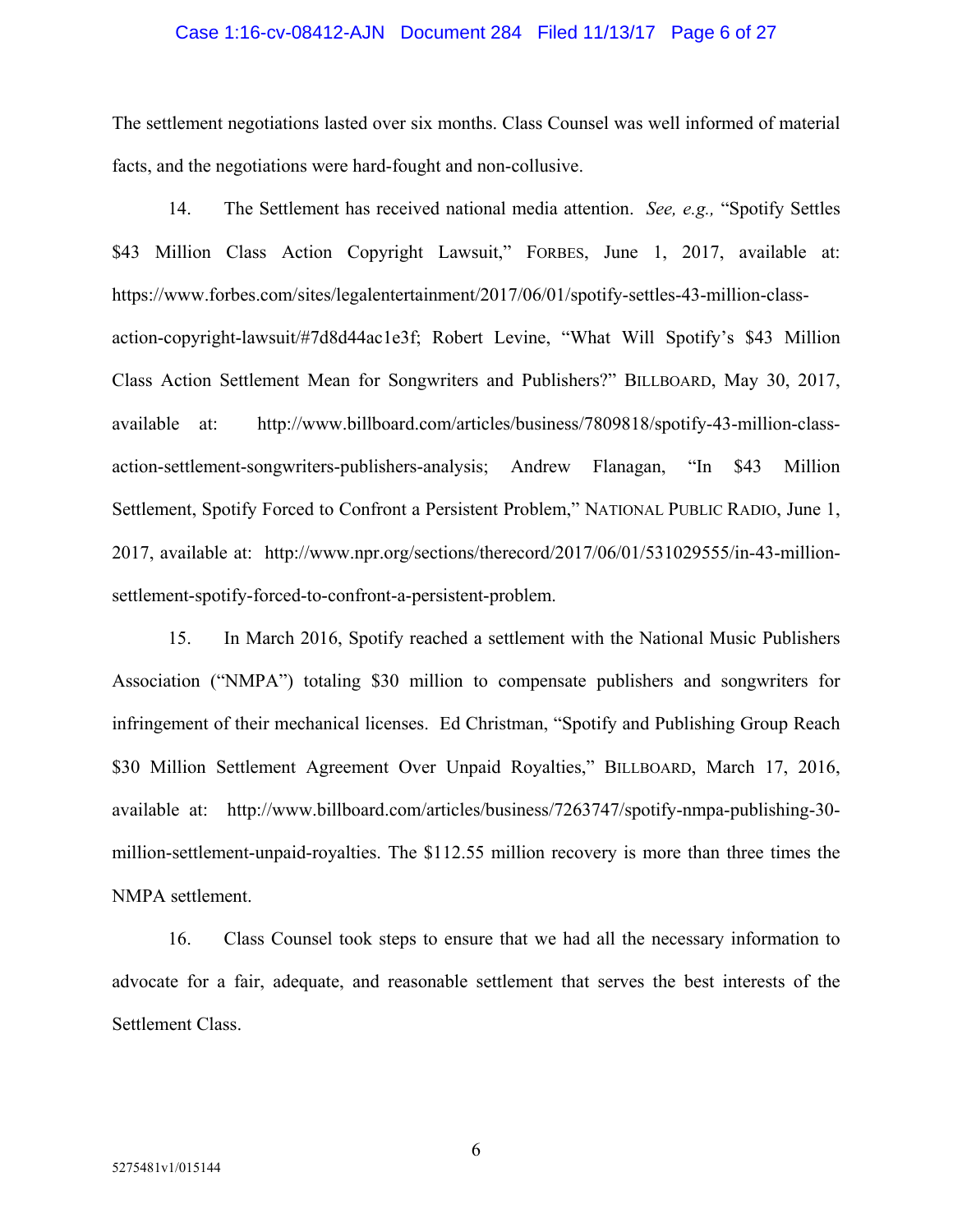#### Case 1:16-cv-08412-AJN Document 284 Filed 11/13/17 Page 7 of 27

17. Class Counsel analyzed extensive documents produced by Spotify in accordance with the mediation and prepared substantial other discovery, including requests for production, interrogatories, and third party subpoenas to Harry Fox Agency and the National Music Publishers Association.

18. Class Counsel also analyzed all of the contested legal and factual issues posed by the litigation, as required to accurately evaluate Defendant's positions, advocate for a fair settlement that serves the best interests of the class, and make accurate demands of Defendant. Class Counsel briefed multiple substantive issues, including a motion to strike class action allegations and a motion to dismiss for lack of personal jurisdiction, or in the alternative, to transfer venue to the Southern District of New York.

19. Susman Godfrey L.L.P. and Gradstein & Marzano P.C. frequently take cases on a contingency basis. In cases like this one where the firm is advancing expenses, Class Counsel have standard contingency agreements, under which they receive 40% of the gross sum recovered by a settlement that is agreed upon, or other resolution that occurs, on or before the  $60<sup>th</sup>$  day preceding any trial. Sophisticated parties and institutions have agreed to these standard market terms. The requested fee here of 14% of the overall settlement value or using a lessaccepted and more conservative methodology, 25% of the cash fund, plus up to \$5 million in attorneys' fees Spotify agreed to pay in conjunction with the prospective relief provided by the Settlement. This is less than what Susman Godfrey would receive under its standard contingency agreement.

20. The schedule below is a summary reflecting the amount of time spent by the attorneys and professional support staff of Susman Godfrey who were involved in this litigation, and the lodestar calculation based on Susman Godfrey's 2017 billing rates. The following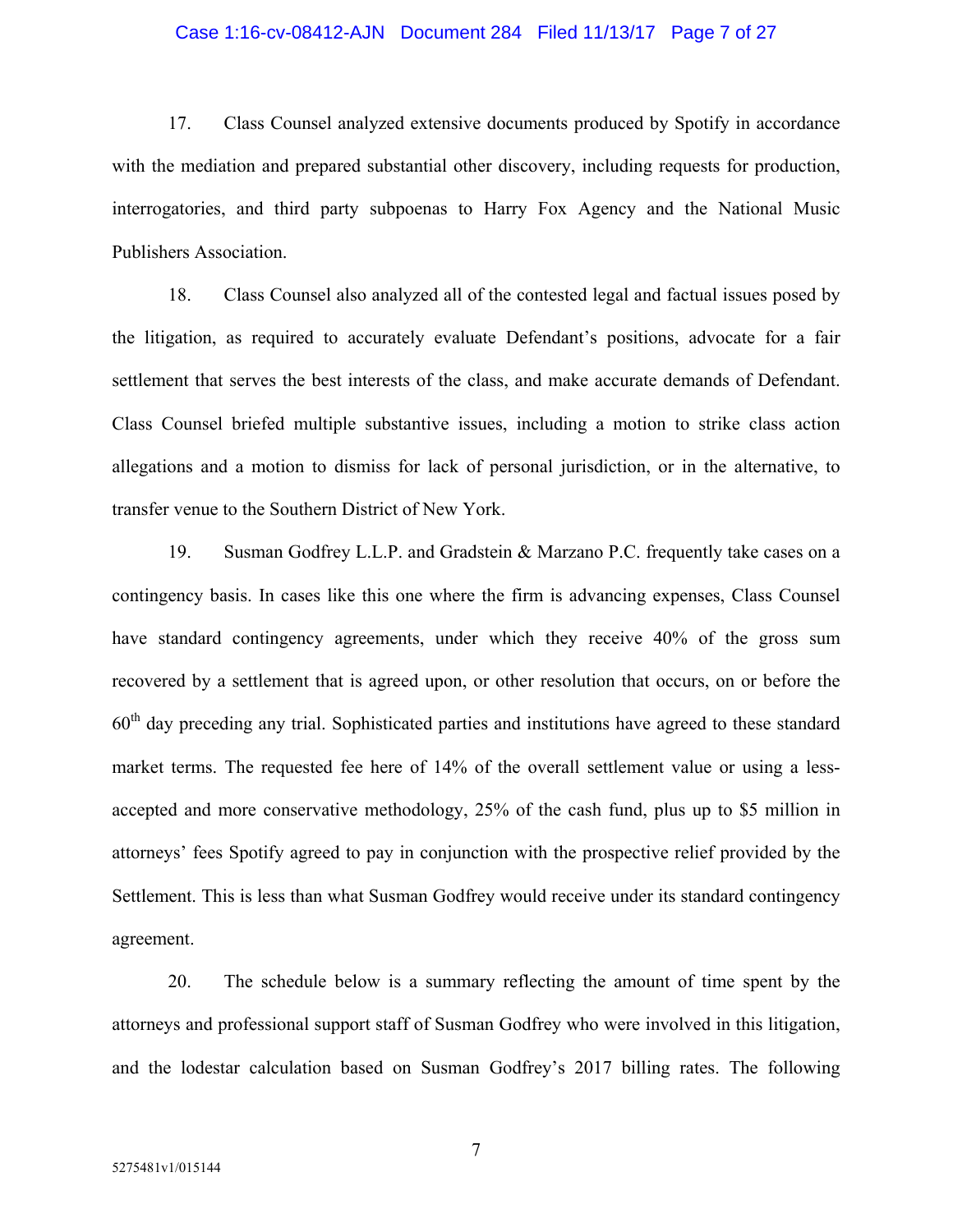#### Case 1:16-cv-08412-AJN Document 284 Filed 11/13/17 Page 8 of 27

schedule was prepared from daily time records regularly prepared and maintained by Susman Godfrey LLP, which are available at the request of the Court. Time expended in preparing this application for fees and reimbursement of expenses is not reflected in the below:

| <b>Attorneys</b>                                       | <b>Current Rate</b> | <b>Hours</b> | Value          |  |
|--------------------------------------------------------|---------------------|--------------|----------------|--|
| Chen, Geng (Associate)                                 | \$325               | 407.3        | \$132,372.50   |  |
| Morrissey, Stephen E. (Partner)                        | \$750<br>194.3      |              | \$145,725.00   |  |
| Pachman, Krysta K. (Associate)                         | \$400               | 536.7        | \$214,680.00   |  |
| Seltzer, Marc M. (Partner)                             | \$1200              | 4.7          | \$5,640.00     |  |
| Sklaver, Steven G. (Partner)                           | \$750               | 438.5        | \$328,875.00   |  |
| Srinivasan, Kalpana (Partner)                          | \$625               | 401          | \$250,625.00   |  |
| Paralegals, Legal Assistants,<br>and Summer Associates | <b>Current Rate</b> | <b>Hours</b> | Value          |  |
| Bruton, Rhonda                                         | \$270               | 112.6        | \$34,101.00    |  |
| DeGeorges, Simon                                       | \$270               | 1.0          | \$270.00       |  |
| Fisher, Matthew                                        | \$125               | 38.3         | \$4,787.50     |  |
| Henry, Christopher                                     | \$125               | 18.5         | \$2,312.50     |  |
| Tan, Joel                                              | \$270               | 42.6         | \$11,502.00    |  |
| Upshaw, Maggie                                         | \$125               | 11.2         | \$1,400.00     |  |
| Webb, David                                            | \$125               | 9.3          | \$1,162.50     |  |
| <b>TOTALS</b>                                          |                     | 2229.7       | \$1,133,453.00 |  |

21. The total number of hours expended on this litigation by Susman Godfrey's attorneys and paralegals is 2,229.7 hours through November 9, 2017. The total lodestar value of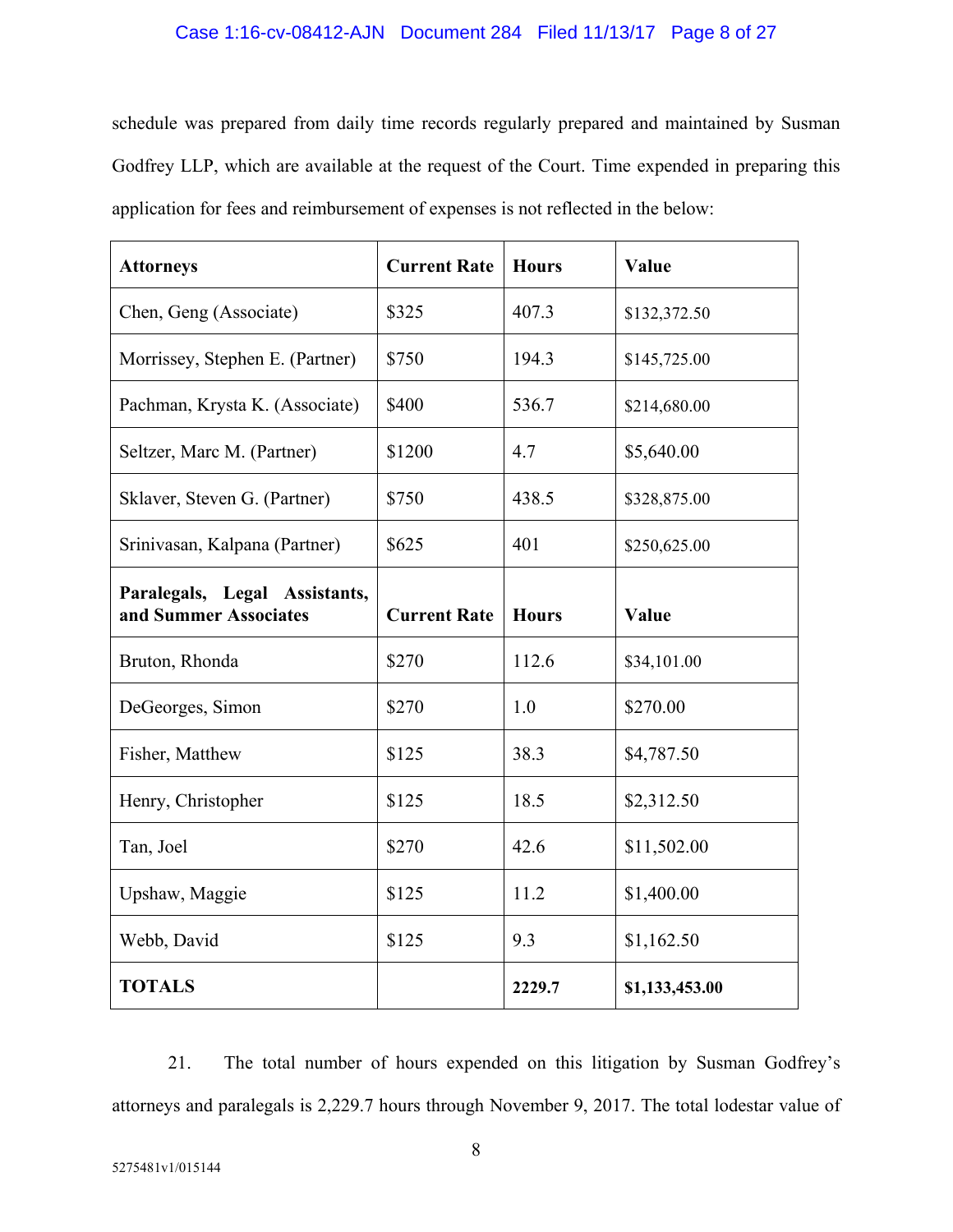#### Case 1:16-cv-08412-AJN Document 284 Filed 11/13/17 Page 9 of 27

Susman Godfrey's professional services, derived by multiplying each professional's hours by his or her current hourly rates, is \$1,133,453.00 through November 9, 2017. All time spent litigating this matter was reasonably necessary and appropriate to prosecute the action, and the results achieved further confirm that the time spent on the case was proportionate to the amounts at stake.

22. The hourly rates for Susman Godfrey L.L.P.'s attorneys and professional support staff are the firm's standard hourly rates for 2017. The hourly rates of Susman Godfrey attorneys who billed more than 15 hours on this case range from \$325 to \$700 and the hourly rates of paralegals who billed more than 15 hours on this case range from \$125 to \$270.

23. As detailed and categorized in the below schedule, Susman Godfrey L.L.P. has advanced a total of \$625,961.97 in un-reimbursed expenses in connection with the prosecution of this litigation. These expenses were reasonably necessary to the prosecution of this action, and are of the type that Susman Godfrey L.L.P. normally incurs in litigation. The following schedule was prepared from accounting records regularly prepared and maintained by Susman Godfrey L.L.P., which are available at the request of the Court.

| <b>Expense Categories</b>    | <b>Cumulative Expenses</b> |
|------------------------------|----------------------------|
| <b>B/W</b> Photocopies       | \$187.10                   |
| <b>B/W Prints</b>            | \$1,121.80                 |
| <b>Color Photocopies</b>     | \$106.00                   |
| <b>Color Prints</b>          | \$2,679.00                 |
| <b>Computer Supplies</b>     | \$23.10                    |
| <b>Court Document Alerts</b> | \$552.70                   |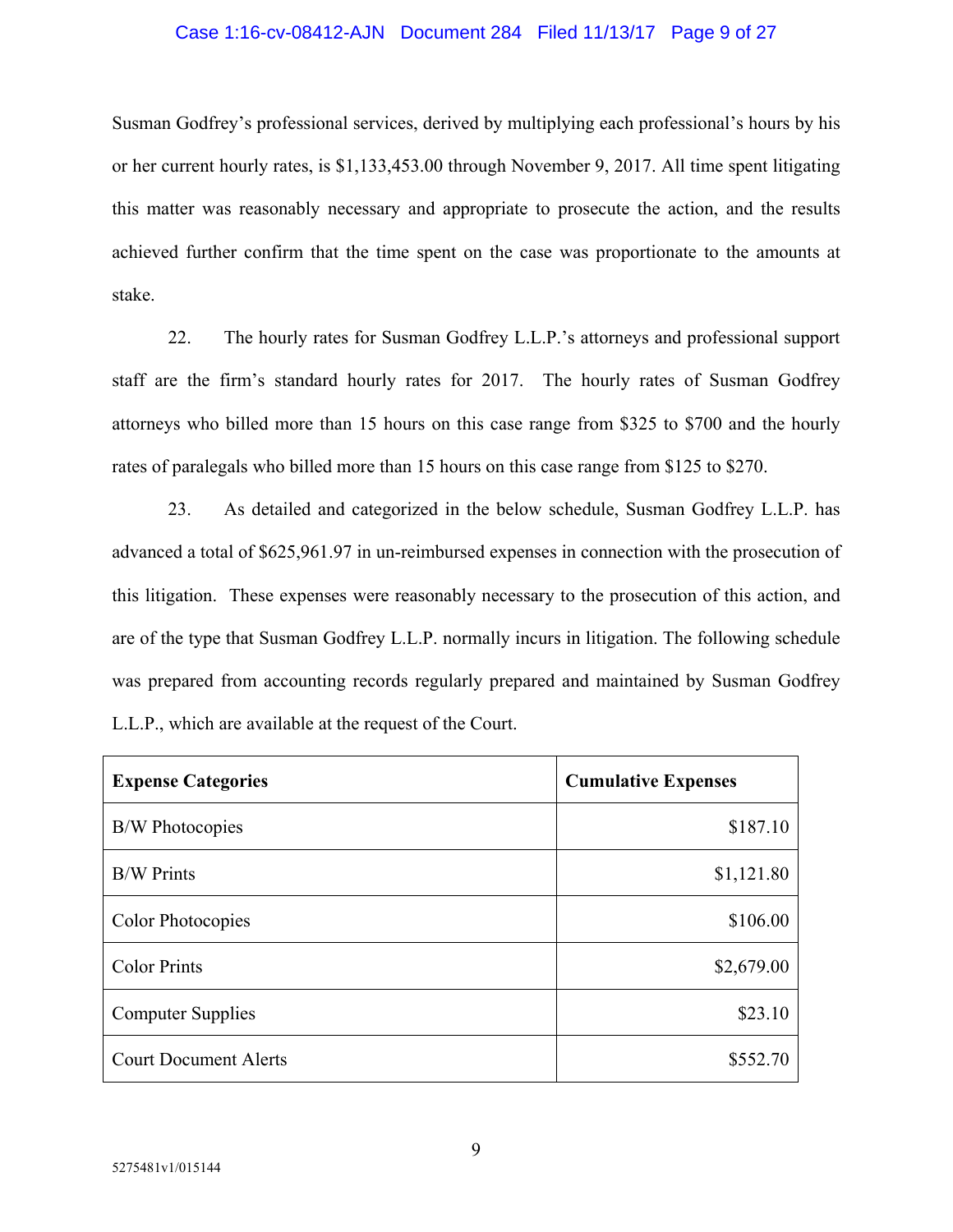| <b>Expense Categories</b>                         | <b>Cumulative Expenses</b> |
|---------------------------------------------------|----------------------------|
| <b>Expert Fees</b>                                | \$525,771.22               |
| <b>Filing Fees</b>                                | \$1,234.00                 |
| Ground Transportation (taxi, rental, car service) | \$277.01                   |
| Hotel & Travel Expenses                           | \$14,781.64                |
| Meals                                             | \$5.97                     |
| Mediation Fees and Expenses                       | \$32,075.00                |
| Messenger/Delivery Services                       | \$2,418.47                 |
| Miscellaneous Client Charges                      | \$921.84                   |
| <b>Online Research Services</b>                   | \$11.74                    |
| Parking                                           | \$53.11                    |
| Research charges                                  | \$22,273.59                |
| Secretarial Overtime                              | \$965.00                   |
| Telephone & Calling Card Expenses                 | \$516.82                   |
| <b>TOTAL EXPENSES</b>                             | \$625,961.97               |

25. The schedule below is a summary reflecting the amount of time spent by the attorneys and professional support staff of Gradstein & Marzano P.C. who were involved in this litigation, and the lodestar calculation based on Gradstein & Marzano P.C.'s 2017 billing rates. The following schedule was prepared from daily time records regularly prepared and maintained by Gradstein & Marzano P.C., which are available at the request of the Court. Time

.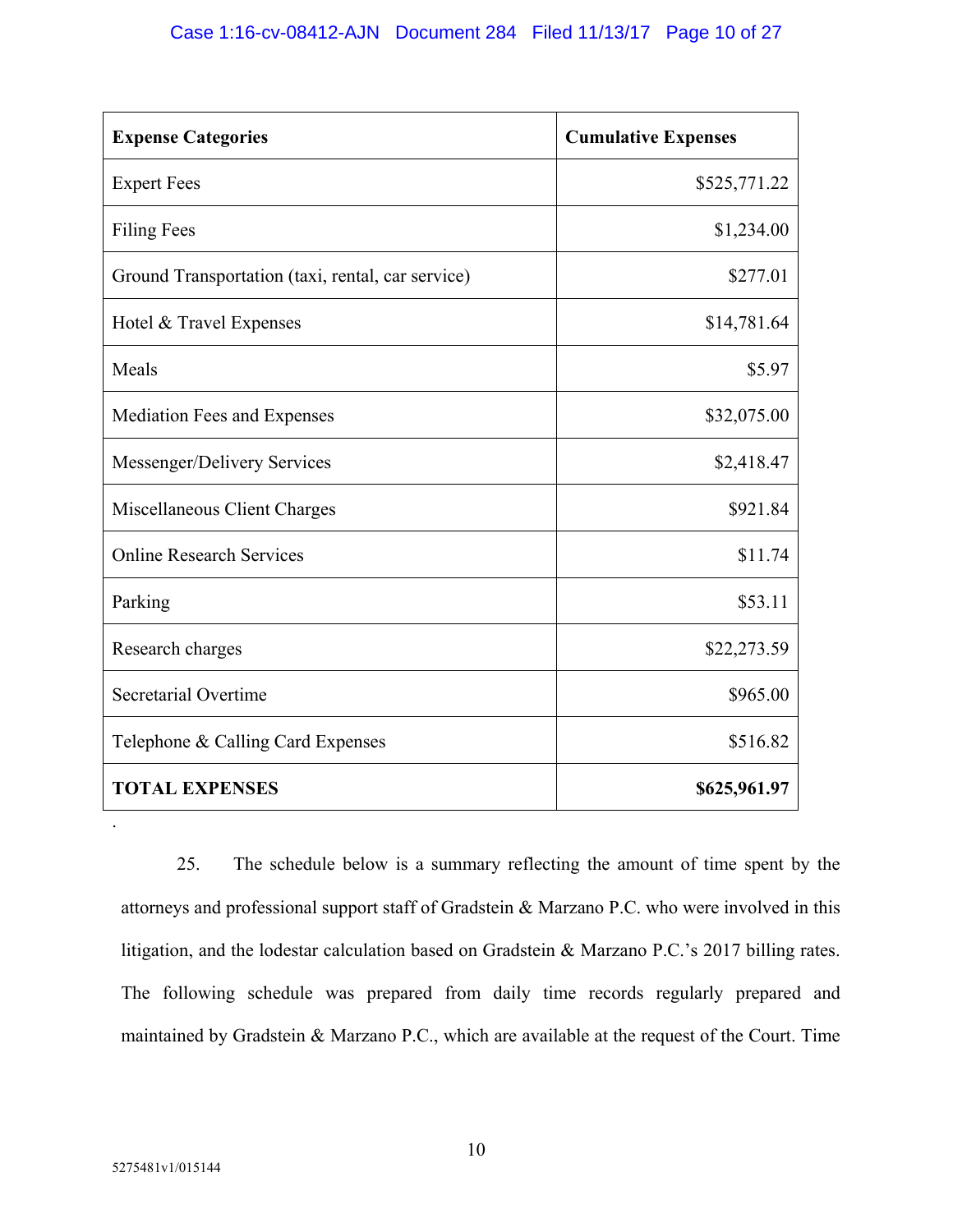expended in preparing this application for fees and reimbursement of expenses is not reflected in the below:

| <b>Attorneys</b>            | <b>Current Rate</b> | <b>Hours</b> | Value        |
|-----------------------------|---------------------|--------------|--------------|
| Geller, Harvey              | \$700               | 44.7         | \$31,290.00  |
| Gradstein, Henry            | \$750               | 398.9        | \$299,175.00 |
| Lifschitz, Daniel           | \$350               | 80.5         | \$28,175.00  |
| Marzano, Maryann (Partner)  | \$750               | 696.7        | \$522,675.00 |
| Slater, Matthew (Associate) | \$450               | 24.9         | \$11,205     |
| <b>TOTALS</b>               |                     | 1245.7       | \$895,520.00 |

24. The total number of hours expended on this litigation by Gradstein & Marzano P.C.'s attorneys 1,245.7 hours through November 9, 2017. The total lodestar value of Gradstein & Marzano P.C.'s professional services, derived by multiplying each professional's hours by his or her current hourly rates, is \$895,520.00 through November 9, 2017. All time spent litigating this matter was reasonably necessary and appropriate to prosecute the action, and the results achieved further confirm that the time spent on the case was proportionate to the amounts at stake.

25. The hourly rates for Gradstein & Marzano P.C.'s attorneys and professional support staff are the firm's standard hourly rates for 2017. The hourly rates of Class Counsel's attorneys who billed more than 15 hours on this case range from \$350 to \$750.

26. As detailed and categorized in the below schedule, Gradstein & Marzano P.C. has advanced a total of \$6,149.95 in un-reimbursed expenses in connection with the prosecution of this litigation. These expenses were reasonably necessary to the prosecution of this action, and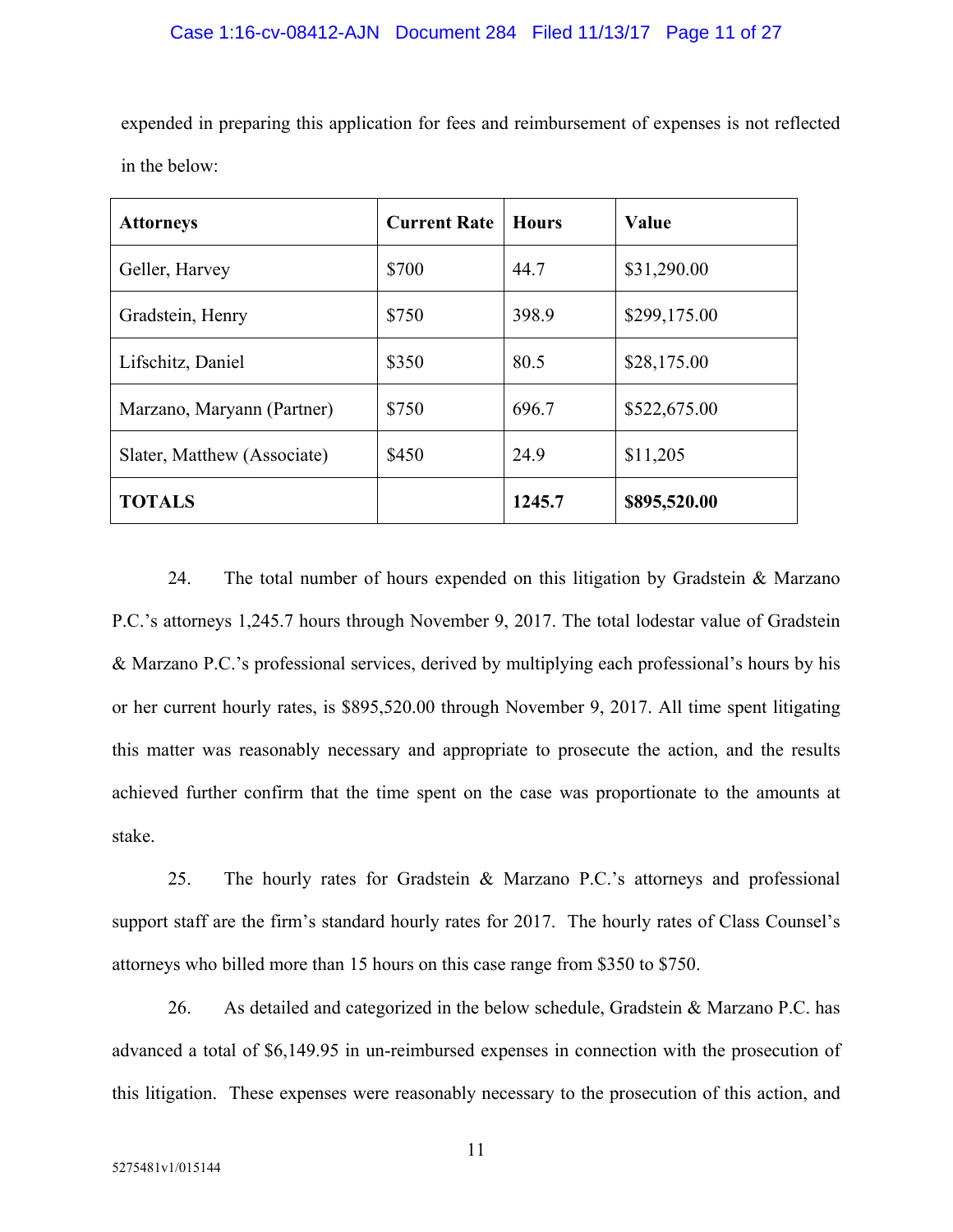#### Case 1:16-cv-08412-AJN Document 284 Filed 11/13/17 Page 12 of 27

are of the type that Gradstein & Marzano P.C. normally incurs in litigation. The following schedule was prepared from accounting records regularly prepared and maintained by Gradstein & Marzano P.C., which are available at the request of the Court.

| <b>Expense Categories</b>                         | <b>Cumulative Expenses</b> |
|---------------------------------------------------|----------------------------|
| Photocopies                                       | \$1,291.22                 |
| <b>Filing Fees</b>                                | \$1204                     |
| Ground Transportation (taxi, rental, car service) | \$318.69                   |
| Hotel & Travel Expenses                           | \$713.80                   |
| Meals                                             | \$373.56                   |
| Messenger/Delivery Services                       | \$429.40                   |
| Mileage                                           | \$147.53                   |
| Parking                                           | \$184.00                   |
| Research charges                                  | \$1,012.75                 |
| Secretarial overtime                              | \$475                      |
| <b>TOTAL EXPENSES</b>                             | \$6,149.95                 |

27. Class Counsel will expend more time and incur more expenses preparing for the final approval hearing, handling claims administration issues, responding to Class Member inquiries, and working with Spotify to implement the nonmonetary provisions of the Settlement Agreement.

28. Class Plaintiffs have generously contributed their time for the benefit of the Class and, in the opinion of Counsel, are deserving of the requested incentive award. Their extensive participation included reviewing pleadings, preparing declarations, participating in interviews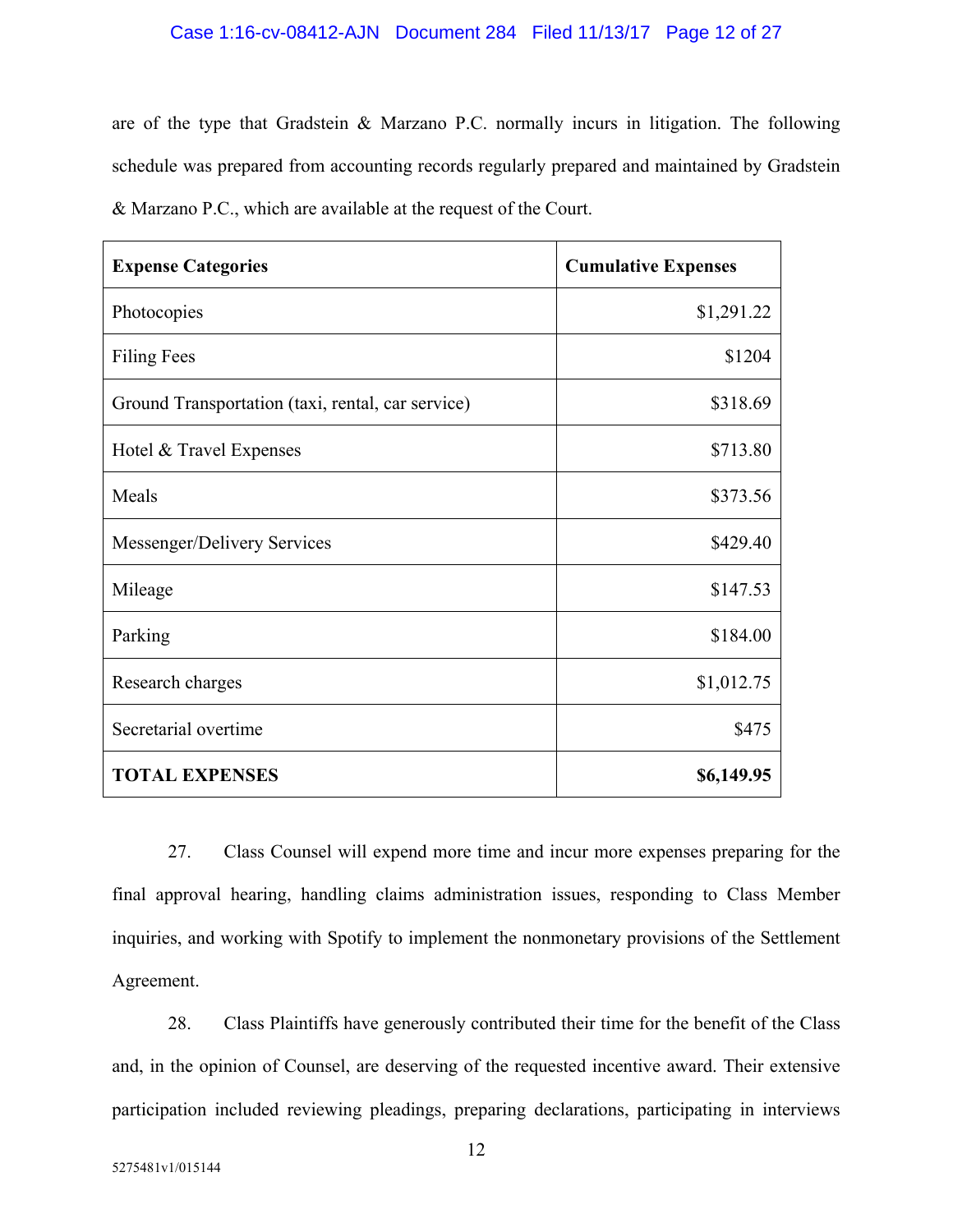#### Case 1:16-cv-08412-AJN Document 284 Filed 11/13/17 Page 13 of 27

with Class Counsel, searching for documents, attending in-person meetings with counsel, participating in telephone conversations, and offering invaluable input based on their experience in the music industry. All three Class Plaintiffs also evaluated and approved the final settlement. Furthermore, all Class Plaintiffs incurred risk by challenging Spotify, including the risk that their music would no longer be streamed on Spotify's service. As detailed in the Declaration of Clara Perez, at least one Class Plaintiff's works were removed from Spotify's service during the course of the litigation. *See* Declaration of Clara Perez ¶ 13, Dkt. No. 94-1.

29. Attached as Exhibit 1 is a true and correct copy of a 2012 National Law Journal Billing Survey and a 2014 article from the National Law Journal on billing rates.

I declare under penalty of perjury under the laws of the United States of America that the foregoing is true and correct.

Dated: November 13, 2017

/s/ *Steven G. Sklaver* Steven G. Sklaver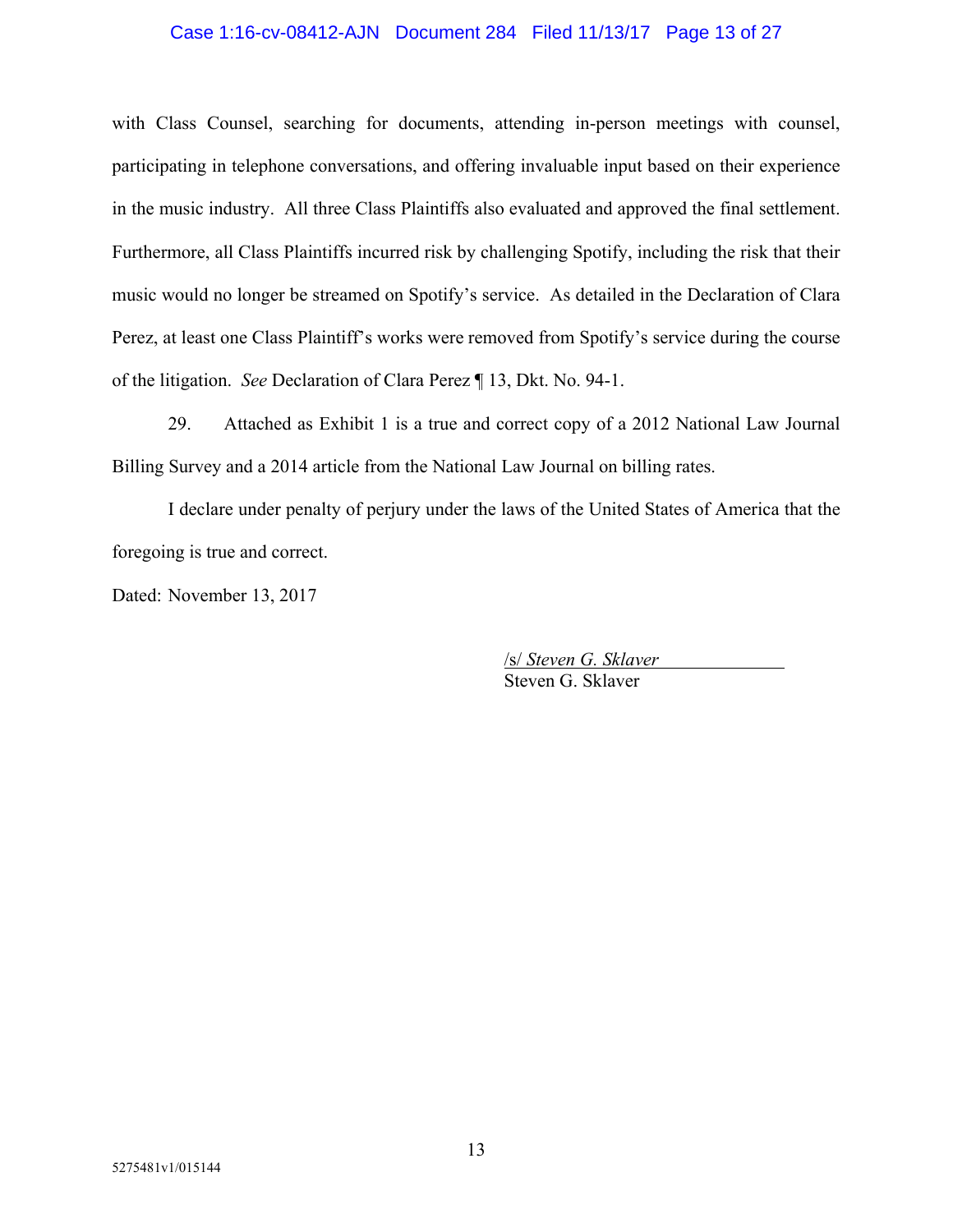# EXHIBIT <sup>1</sup>

 $\sim$ 

 $\overline{\mathcal{X}}$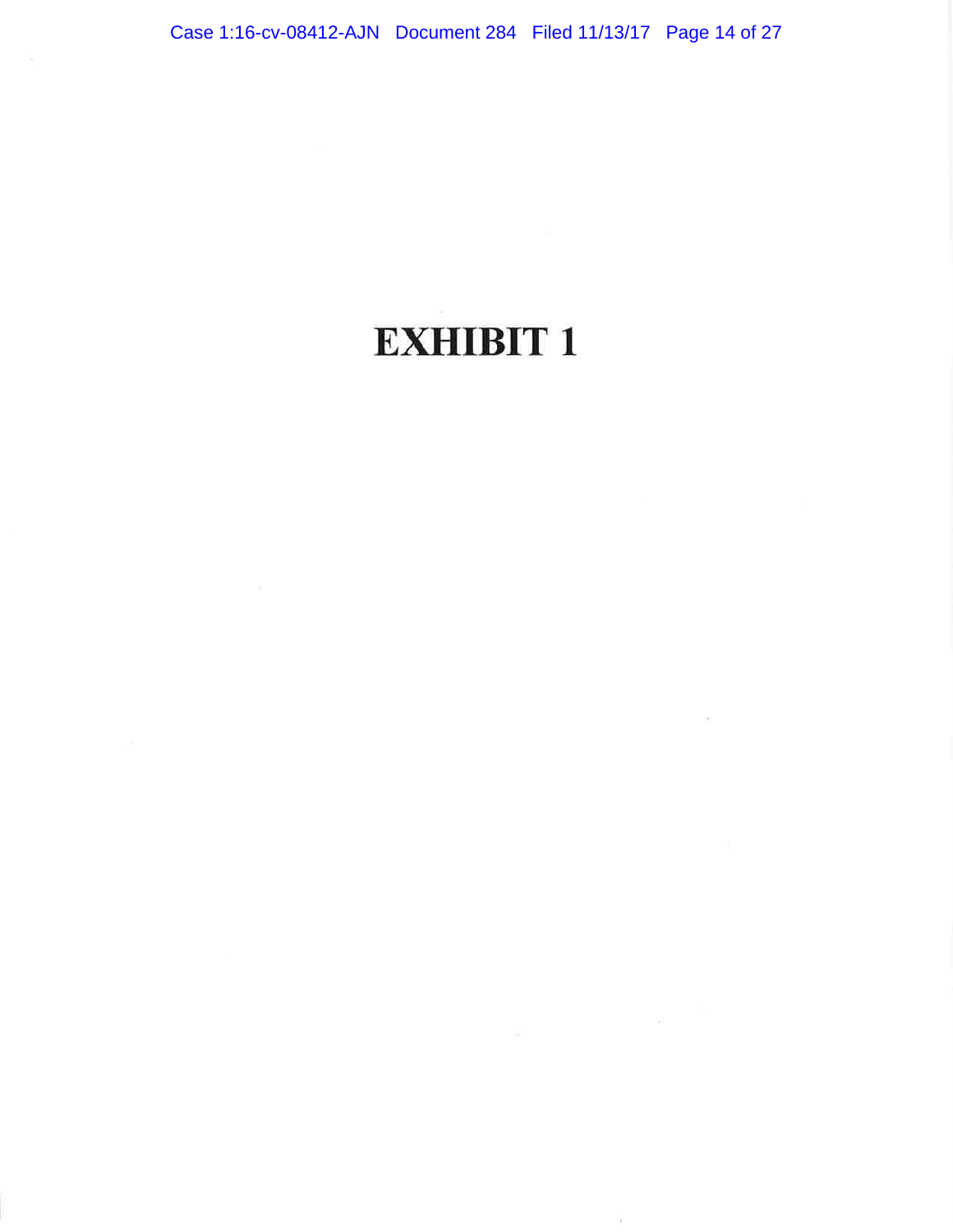#### **METHODOLOGY**

The National Law Journal's survey of billing rates of the largest U.S. law firms provides the High and Low rates for partners and associates.

Starting in 2007, associate class billing data was added to the report from those firms that establish rates based on associate class. The survey results also include:

High and low partner principal billing rates High and low associate principal billing rates Firm billing alternatives Associate & Partner billing averages and medians Firm wide billing averages and medians Methodology/Sources:

The National Law Journal asked respondents to its an nual survey of the nation"s largest law firms (the NLJ 250) to provide a range of hourly billing rates for partners and associates. The firms that supplied this information-including some firms not in the NLJ 250\*-are listed below. Firms were also asked to provide average and median billing rates. The data includes total number of attorneys at the firm, and the city of the firm"s principal or largest office.

The associate class chart includes a sampling of hourly rates charged by law firms that establish billing rates based on associate class.

Data for variations and alternatives to hourly billing rates is included where provided by responding firms. Firms were asked to differentiate between variations on the traditional billable hour (e.g.,discounted and blended hourly rates) and true alternatives to the billable hour (e.9., fixed or flat fees, contingency fees, hybrid fees and retrospective fees based on value). The percentages given denote the estimated portions of the firms"""" revenues obtained through each of these two categories.

\* Not all firms opt to report billing information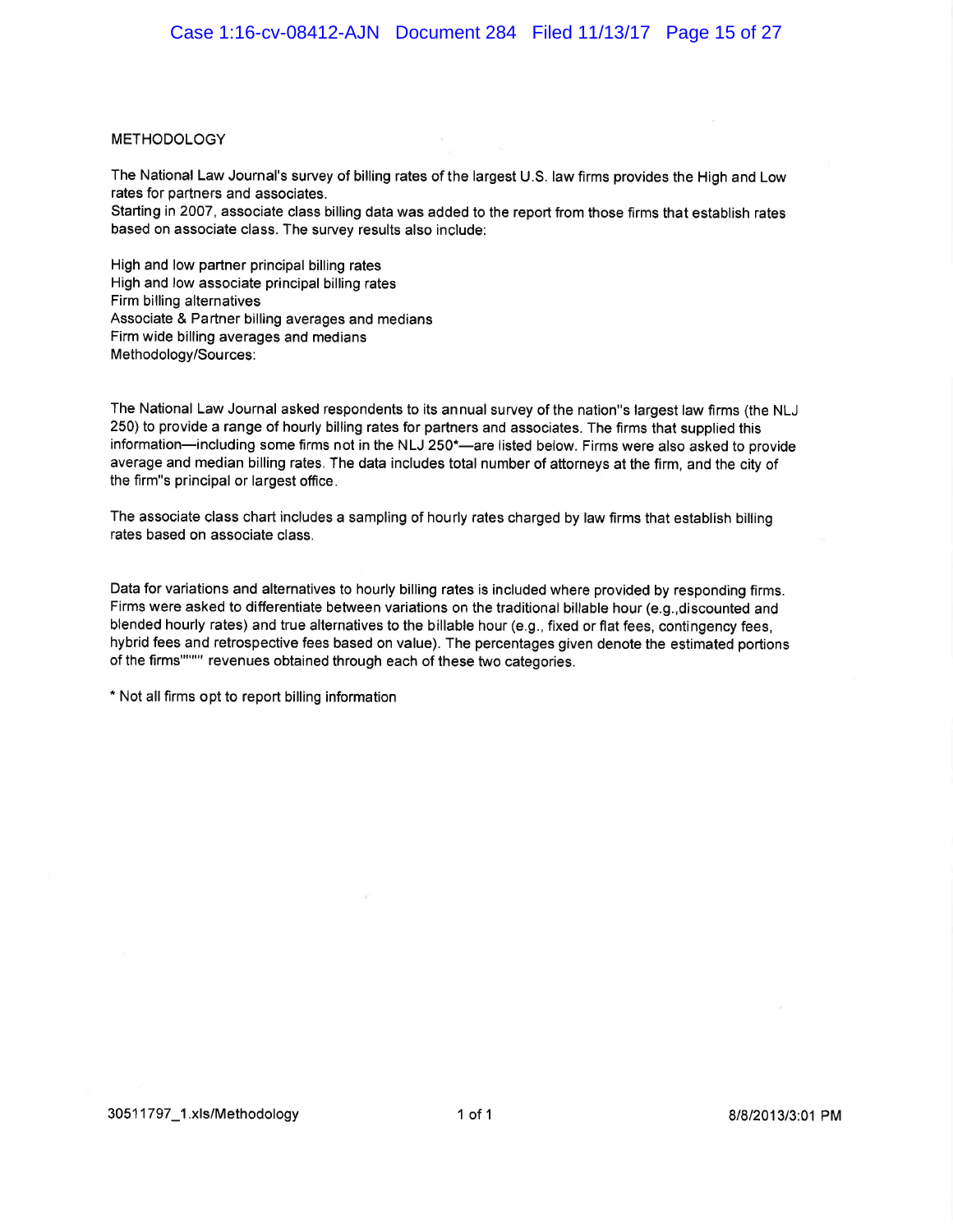# Case 1:16-cv-08412-AJN Document 284 Filed 11/13/17 Page 16 of 27

888-770-5647<br>www.alm.com

| Ь<br>۱<br>١<br>Ì<br>r |  |
|-----------------------|--|

Copyright @ ALM Media Properties, LLC. All rights reserved.

# 2012 NLJ Billing Survey

|                                        | Survey<br>Billing    | Survey<br>Billing        |                                     | Billing                     | Survey<br>Billing           | Billing             | Survey<br>2012 NLJ<br>Survey<br>Billing |
|----------------------------------------|----------------------|--------------------------|-------------------------------------|-----------------------------|-----------------------------|---------------------|-----------------------------------------|
| Associate<br>Rate Med<br>Billing       | \$250.00 2012 NLJ    | \$250.00 2012 NLJ        | \$325.00 2012 NLJ<br>Billing        | Survey<br>\$373.00 2012 NLJ | Survey<br>\$234.00 2012 NLJ | \$345.00 2012 NLJ   |                                         |
|                                        |                      |                          |                                     |                             |                             |                     |                                         |
|                                        | \$305.00 \$175.00    | \$390.00 \$225.00        | \$460.00 \$190.00                   | \$550.00 \$200.00           | \$425.00 \$210.00           | \$575.00 \$235.00   | \$280.00 \$205.00                       |
| <b>Billing Rate</b><br>Partner<br>Med  | \$375.00             | \$435.00                 | \$560.00                            | \$553.00                    | \$363.00                    | \$513.00            |                                         |
|                                        | \$275.00             | \$310.00                 | \$325.00                            | \$390.00                    | \$290.00                    | \$320.00            | \$285.00                                |
|                                        | \$595.00             | \$625.00                 | \$835.00                            | \$795.00                    | \$750.00                    | \$970.00            | \$585.00                                |
| <b>Billing Rate</b><br>Firmwide<br>Med | \$320.00             | \$390.00                 | \$385.00                            | \$480.00                    | \$313.00                    | \$440.00            |                                         |
|                                        | \$120.00             | \$225.00                 | \$105.00                            | \$200.00                    | \$210.00                    | \$235.00            |                                         |
|                                        | \$595.00             | \$625.00                 | \$835.00                            | \$795.00                    | \$750.00                    | \$970.00            |                                         |
|                                        | 267                  | 191                      | 135                                 | 884                         | 140                         | 503                 | 254                                     |
|                                        | New Orleans          | Riverside,<br>CA         | Chicago                             | St. Louis                   | Detroit                     | Philadelphia        | Detroit                                 |
|                                        | 2012 Adams and Reese | 2012 Best Best & Krieger | 2012 Brinks Hofer Gilson &<br>Lione | 2012 Bryan Cave             | 2012 Butzel Long            | 2012 Cozen O'Connor | 2012 Dickinson Wright                   |
|                                        |                      |                          |                                     |                             |                             |                     |                                         |

Copyright 2011 ALM Media properties, LLC. All rights reserved.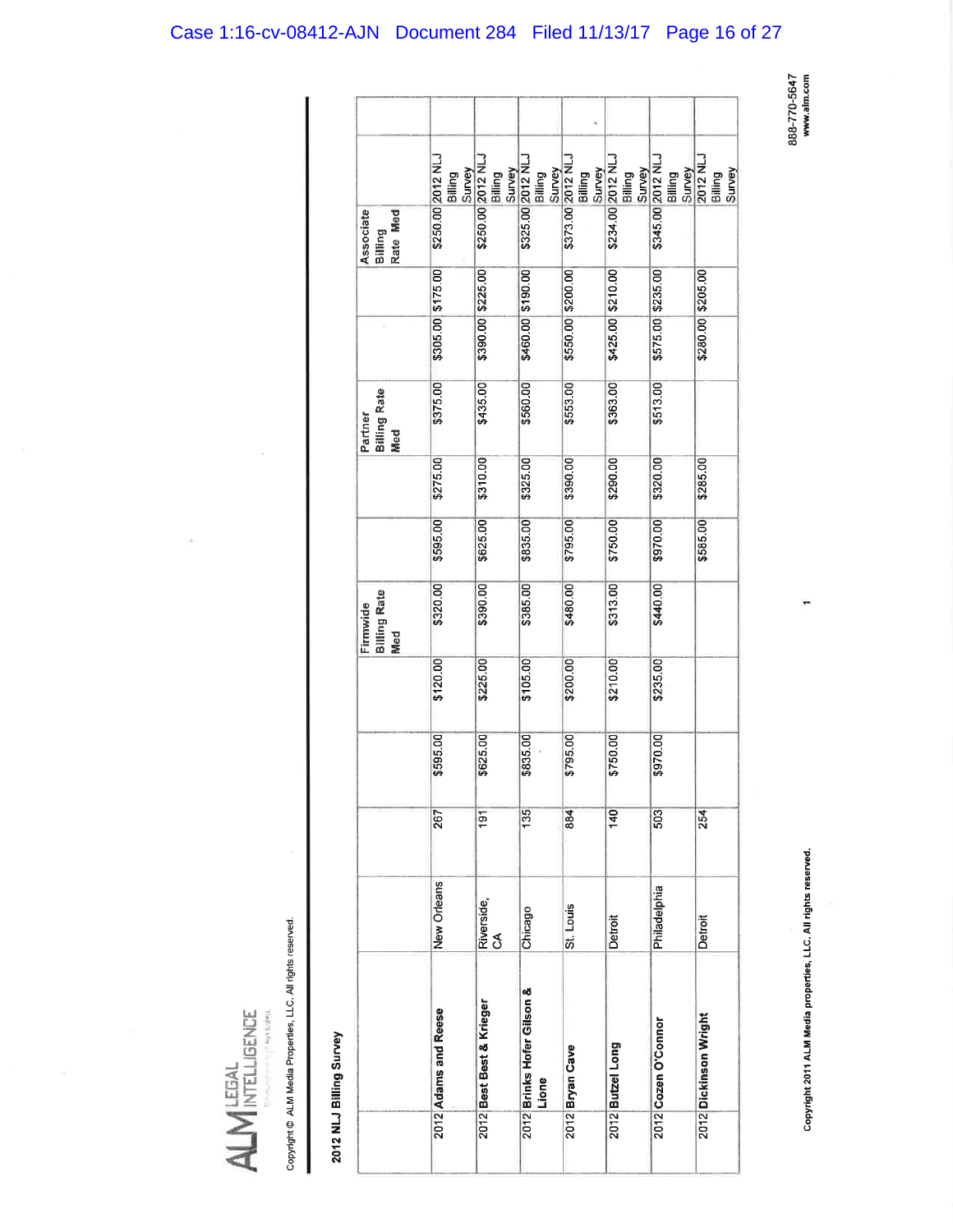| ı                |
|------------------|
| j                |
| ׅ֖֖֚֚֚֚֡֡֬֝<br>י |
| į<br>֦֧֚֓        |
|                  |

 $\bar{\mathbf{N}}$ 

| 2012 Dickstein Shapiro      | Washington       | 343  | \$1250.00 | \$210.00 | \$580.00 | \$1250.00 | \$560.00 | \$700.00 | \$570.00 \$235.00 | \$460.00 2012 NLJ<br>Survey<br>Billing       |
|-----------------------------|------------------|------|-----------|----------|----------|-----------|----------|----------|-------------------|----------------------------------------------|
| 2012 Dinsmore & Shohl       | Cincinnati       | 412  | \$650.00  | \$130.00 | \$310.00 | \$650.00  | \$180.00 | \$380.00 | \$325.00 \$130.00 | \$225.00 2012 NLJ<br>Survey<br>Billing       |
| 2012 DLA Piper              | New York         | 3746 | \$1200.00 | \$105.00 | \$635.00 | \$1200.00 | \$550.00 | \$775.00 | \$760.00 \$335.00 | \$530.00 2012 NLJ<br>Survey<br>Billing       |
| 2012 Dorsey & Whitney       | Minneapolis      | 531  | \$835.00  | \$200.00 | \$410.00 | \$835.00  | \$305.00 | \$525.00 | \$420.00 \$200.00 | \$275.00 2012 NL<br>Survey<br>Billing        |
| 2012 Dykema Gossett         | Chicago          | 331  | \$685.00  | \$130.00 | \$415.00 | \$675.00  | \$395.00 | \$505.00 | \$465.00 \$235.00 | \$305.00 2012 NLJ<br>Survey<br>Billing       |
| 2012 Epstein Becker & Green | New York         | 275  | \$750.00  | \$215.00 | \$435.00 | \$750.00  | \$330.00 | \$535.00 | \$455.00 \$215.00 | <b>S330.00 2012 NLJ</b><br>Survey<br>Billing |
| 2012 Fisher & Phillips      | Atlanta          | 237  | \$565.00  | \$215.00 | \$410.00 | \$565.00  | \$350.00 | \$430.00 | \$395.00 \$215.00 | \$305.00 2012 NLJ<br>Survey<br>Billing       |
| 2012 Foley & Lardner        | Milwaukee        | 874  | \$875.00  | \$200.00 | \$495.00 | \$875.00  | \$390.00 | \$570.00 | \$605.00 \$200.00 | \$370.00 2012 NLJ<br>Survey<br>Billing       |
| 2012 Fox Rothschild         | Philadelphia     | 471  | \$795.00  | \$200.00 | \$435.00 | \$760.00  | \$340.00 | \$500.00 | \$480.00 \$200.00 | \$310.00 2012 NL<br>Survey<br>Billing        |
| 2012 Frost Brown Todd       | Cincinnati       | 393  | \$525.00  | \$150.00 | \$295.00 | \$525.00  | \$205.00 | \$350.00 | \$275.00 \$150.00 | \$205.00 2012 NL.<br>Survey<br>Billing       |
| 2012 Gardere Wynne Sewell   | <b>Dallas</b>    | 242  | \$795.00  | \$230.00 | \$485.00 | \$795.00  | \$395.00 | \$565.00 | \$525.00 \$235.00 | \$350.00 2012 NLJ<br>Survey<br>Billing       |
| 2012 Gibbons                | Newark, NJ       | 200  | \$815.00  | \$285.00 | \$450.00 | \$815.00  | \$395.00 | \$500.00 | \$450.00 \$285.00 | \$320.00 2012 NLJ<br>Survey<br>Billing       |
| 2012 Harris Beach           | Rochester,<br>NY | 189  | \$625.00  | \$175.00 | \$350.00 | \$625.00  | \$285.00 | \$400.00 | \$350.00 \$175.00 | \$250.00 2012 NLJ<br>Billing<br>Survey       |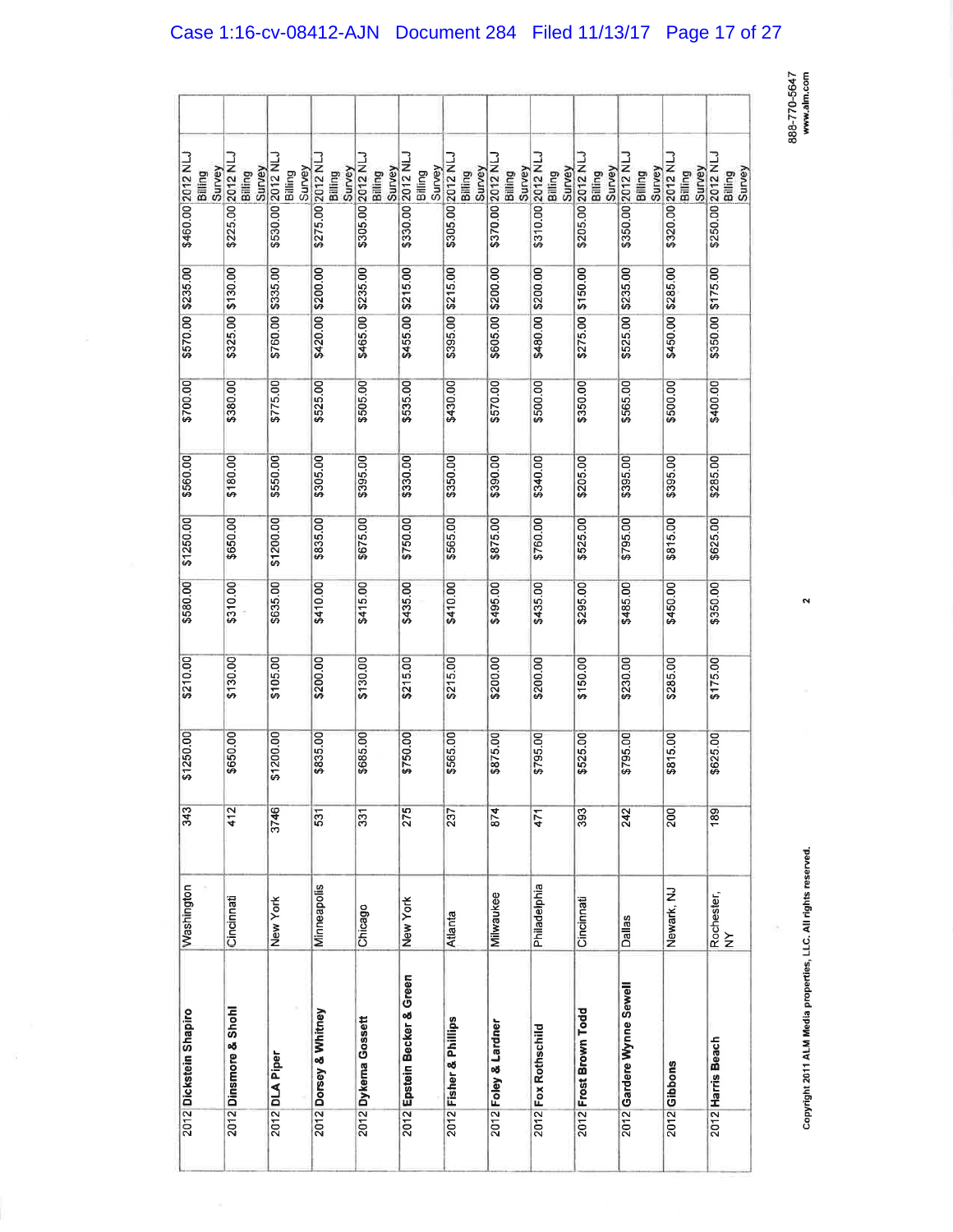888-770-5647<br>www.alm.com

| 2012 Hiscock & Barclay                                    | Syracuse,<br>$\geq$ | 165  | \$650.00  | \$175.00 | \$361.00 | \$650.00  | \$235.00 | \$441.001 | $$275.00 \, \frac{1}{3}175.00$ | \$225.00 2012 NLJ<br>Survey<br>Billing |  |
|-----------------------------------------------------------|---------------------|------|-----------|----------|----------|-----------|----------|-----------|--------------------------------|----------------------------------------|--|
| 2012 Hogan Lovells                                        | Washington          | 2253 | \$1200.00 | \$230.00 | \$625.00 | \$1200.00 | \$545.00 | \$750.00  | \$655.00 \$310.00              | \$465.00 2012 NI<br>Survey<br>Billing  |  |
| 2012 Holland & Hart                                       | Denver              | 394  | \$695.00  | \$180.00 | \$360.00 | \$695.00  | \$275.00 | \$420.00  | \$400.00 \$180.00              | \$268.00 2012 NLJ<br>Survey<br>Billing |  |
| 2012 Holland & Knight                                     | Washington          | 908  | \$985.00  | \$200.00 | \$490.00 | \$985.00  | \$315.00 | \$560.00  | \$575.00 \$200.00              | \$310.00 2012 NI<br>Survey<br>Billing  |  |
| 2012 Husch Blackwell                                      | St. Louis           | 520  | \$890.00  | \$185.00 | \$355.00 | \$890.00  | \$240.00 | \$405.00  | \$445.00 \$185.00              | \$235.00 2012 NLJ<br>Survey<br>Billing |  |
| 2012 Kelley Drye & Warren                                 | New York            | 303  | \$950.00  | \$285.00 | \$550.00 | \$950.00  | \$450.00 | \$660.00  | \$600.00 \$285.00              | \$450.00 2012 NLJ<br>Survey<br>Billing |  |
| 2012 Knobbe Martens Olson &<br>Bear                       | Irvine, CA          | 265  | \$760.00  | \$120.00 | \$380.00 | \$760.00  | \$425.00 | \$525.00  | \$420.00 \$295.00              | \$330.00 2012 NLJ<br>Survey<br>Billing |  |
| 2012 Lathrop & Gage                                       | Kansas City,<br>QM  | 290  | \$595.00  | \$175.00 | \$355.00 | \$595.00  | \$285.00 | \$410.00  | \$385.00 \$205.00              | \$245.00 2012 NL<br>Survey<br>Billing  |  |
| 2012 Lewis and Roca                                       | Phoenix             | 183  | \$725.00  | \$225.00 | \$470.00 | \$725.00  | \$410.00 | \$520.00  | \$450.00 \$225.00              | \$330.00 2012 NLJ<br>Survey<br>Billing |  |
| 2012 Locke Lord                                           | <b>Dallas</b>       | 540  | \$1285.00 | \$265.00 | \$560.00 | \$1285.00 | \$455.00 | \$655.00  | \$600.00 \$265.00              | \$400.00 2012 NLJ<br>Survey<br>Billing |  |
| 2012 McAfee & Taft                                        | Oklahoma<br>City    | 183  | \$500.00  | \$165.00 | \$335.00 | \$500.00  | \$250.00 | \$375.00  | \$265.00 \$165.00              | \$215.00 2012 NLJ<br>Survey<br>Billing |  |
| 2012 McDonald Hopkins                                     | Cleveland           | 128  | \$600.00  | \$185.00 | \$380.00 | \$595.00  | \$310.00 | \$440.00  | \$370.00 \$185.00              | \$270.00 2012 NL<br>Survey<br>Billing  |  |
| <b>Mulvaney &amp; Carpenter</b><br>2012 McElroy, Deutsch, | Morristown,<br>NJ   | 286  | \$575.00  | \$190.00 | \$300.00 | \$575.00  | \$300.00 | \$385.00  | \$325.00 \$190.00              | \$255.00 2012 NLJ<br>Survey<br>Billing |  |

Copyright 2011 ALM Media properties, LLC. All rights reserved.

'n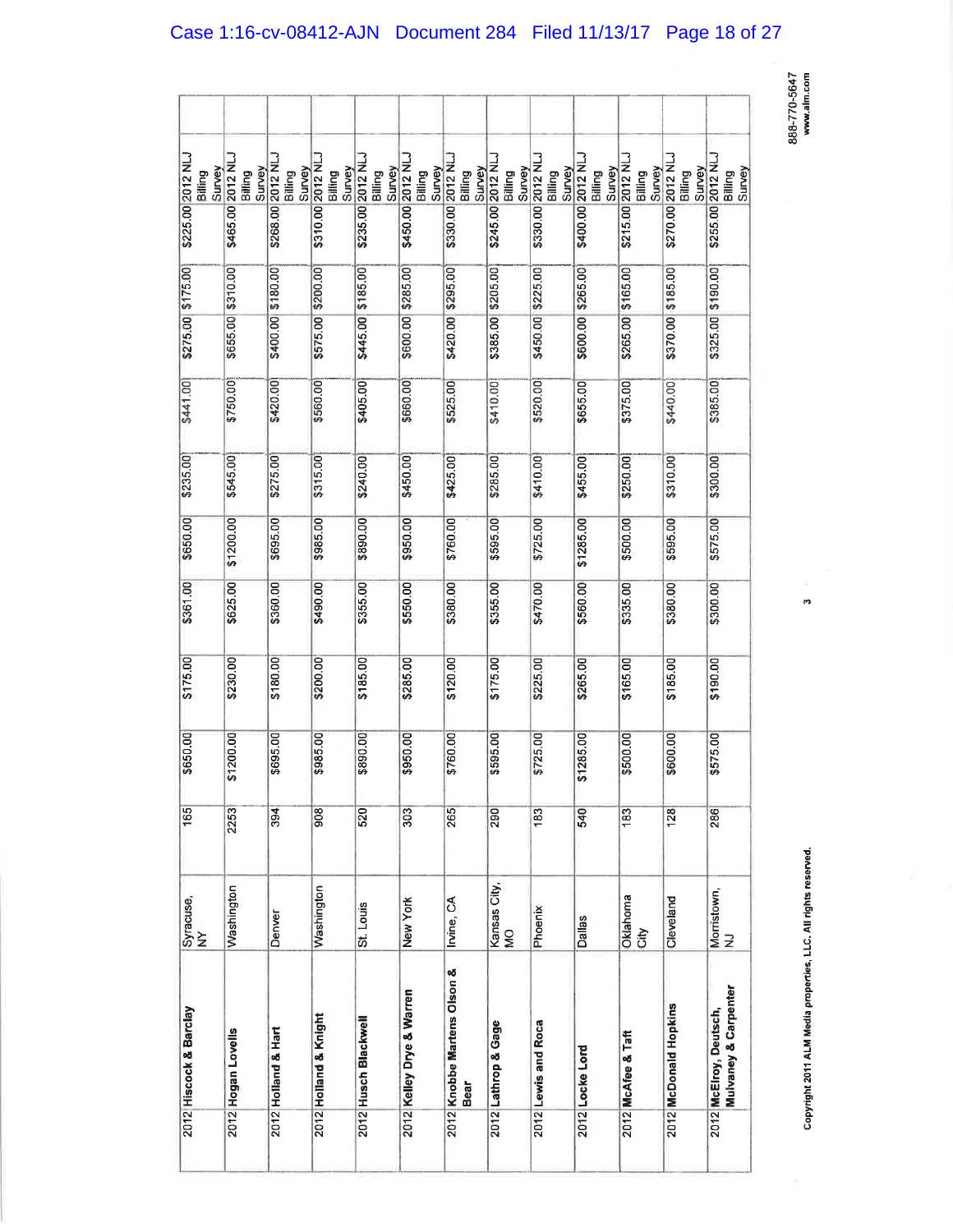888-770-564<br>www.alm.com<br>www.alm.com

4

Copyright 20ll ALM Media prcpert¡es, LLC. All r¡ghts reserved,

Copyright 2011 ALM Media properties, LLC. All rights reserved.

| \$395.00 2012 NLJ<br>Survey<br>Billing | \$265.00 2012 NI<br>Billing<br>Survey | \$300.00 2012 NLJ<br>Survey<br>Billing | \$225.00 2012 NLJ<br>Survey<br>Billing | \$258.00 2012 NL<br>Survey<br>Billing      | \$435.00 2012 NLJ<br>Survey<br>Billing | \$365.00 2012 NLJ<br>Survey<br>Billing | \$260.00 2012 NL<br>Survey<br>Billing | 2012 NLJ<br>Billing<br>Survey | \$310.00 2012 NLJ<br>Survey<br>Billing | \$585.00 2012 NLJ<br>Survey<br>Billing | \$260.00 2012 NI<br>Survey<br>Billing | \$255.00 2012 N<br>Billing<br>Survey |
|----------------------------------------|---------------------------------------|----------------------------------------|----------------------------------------|--------------------------------------------|----------------------------------------|----------------------------------------|---------------------------------------|-------------------------------|----------------------------------------|----------------------------------------|---------------------------------------|--------------------------------------|
|                                        |                                       |                                        |                                        |                                            |                                        |                                        |                                       |                               |                                        |                                        |                                       |                                      |
| \$560.00 \$215.00                      | \$350.00 \$210.00                     | \$350.00 \$230.00                      | \$285.00 \$185.00                      | \$370.00 \$160.00                          | \$570.00 \$240.00                      | \$605.00 \$220.00                      | \$325.00 \$210.00                     | \$425.00 \$200.00             | \$510.00 \$225.00                      | \$295.00                               | \$420.00 \$157.00                     | \$325.00 \$210.00                    |
|                                        |                                       |                                        |                                        |                                            |                                        |                                        |                                       |                               |                                        | \$705.00                               |                                       |                                      |
| \$550.00                               | \$425.00                              | \$460.00                               | \$385.00                               | \$420.00                                   | \$665.00                               | \$560.00                               | \$390.00                              |                               | \$500.00                               | \$895.00                               | \$361.00                              | \$390.00                             |
| \$375.00                               | \$245.00                              | \$320.00                               | \$250.00                               | \$230.00                                   | \$425.00                               | \$290.00                               | \$300.00                              | \$340.00                      | \$335.00                               | \$785.00                               | \$189.00                              | \$280.00                             |
| \$830.00                               | \$650.00                              | \$700.00                               | \$630.00                               | \$850.00                                   | \$990.00                               | \$910.00                               | \$650.00                              | \$650.00                      | \$800.00                               | \$995.00                               | \$587.00                              | \$570.00                             |
| \$455.00                               | \$380.00                              | \$405.00                               | \$340.00                               | \$330.00                                   | \$550.00                               | \$485.00                               | \$350.00                              |                               | \$450.00                               | \$605.00                               | \$299.00                              | \$375.00                             |
| \$215.00                               | \$210.00                              | \$230.00                               | \$180.00                               | \$80.00                                    | \$170.00                               | \$220.00                               | \$210.00                              | \$200.00                      | \$225.00                               | \$125.00                               | \$157.00                              | \$180.00                             |
| \$830.00                               | \$650.00                              | \$700.00                               | \$630.00                               | \$850.00                                   | \$990.00                               | \$910.00                               | \$650.00                              | \$650.00                      | \$800.00                               | \$995.00                               | \$420.00                              | \$570.00                             |
| 424                                    | 196                                   | 213                                    | 169                                    | 414                                        | 491                                    | 747                                    | 503                                   | 144                           | 219                                    | 371                                    | 343                                   | 219                                  |
| Atlanta                                | Milwaukee                             | Baltimore                              | Chattanooga<br>$\leq$                  | Columbia,<br>SC                            | Washington                             | Seattle                                | Kansas City,<br>Q                     | Costa Mesa,<br>CA             | Philadelphia                           | New York                               | Francisco<br>San                      | Toledo, OH                           |
| 2012 McKenna Long & Aldridge           | 2012 Michael Best & Friedrich         | 2012 Miles & Stockbridge               | 2012 Miller & Martin                   | 2012 Nelson Mullins Riley &<br>Scarborough | 2012 Patton Boggs                      | 2012 Perkins Coie                      | 2012 Polsinelli Shughart              | 2012 Rutan & Tucker           | 2012 Saul Ewing                        | 2012 Schulte Roth & Zabel              | 2012 Sedgwick                         | 2012 Shumaker, Loop &<br>Kendrick    |
|                                        |                                       |                                        |                                        |                                            |                                        |                                        |                                       |                               |                                        |                                        |                                       |                                      |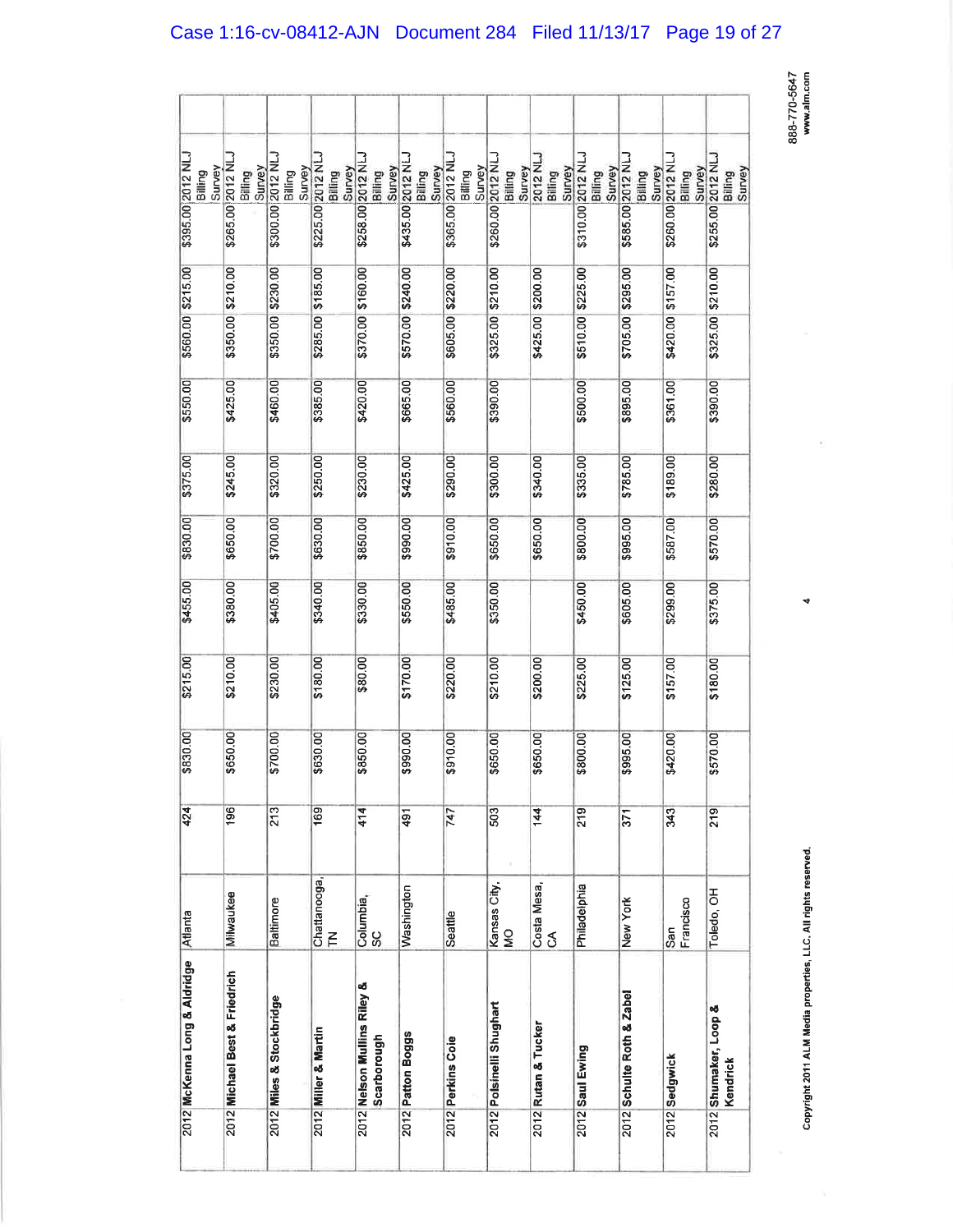| \$263.00 2012 NLJ<br>Survey<br>Billing | \$276.00 2012 NLJ<br>Survey<br>Billing | \$243.00 2012 NLJ<br>Survey<br>Billing | \$430.00 2012 NLJ<br>Survey<br>Billing | \$365.00 2012 NLJ      | Billing<br>Survey<br>2012 NLJ<br>Billing<br>Survey | \$295.00 2012 NLJ<br>Survey<br>Billing | \$320.00 2012 NLJ<br>Survey<br>Billing |
|----------------------------------------|----------------------------------------|----------------------------------------|----------------------------------------|------------------------|----------------------------------------------------|----------------------------------------|----------------------------------------|
|                                        |                                        |                                        |                                        |                        |                                                    |                                        |                                        |
| \$370.00 \$190.00                      |                                        | \$385.00 \$190.00                      |                                        | \$480.00 \$260.00      | \$200.00                                           | \$395.00 \$195.00                      | \$425.00 \$215.00                      |
|                                        | \$435.00 \$200.00                      |                                        | \$540.00 \$320.00                      |                        | \$460.00                                           |                                        |                                        |
| \$415.00                               | \$463.00                               | \$402.00                               | \$670.00                               | \$595.00               |                                                    | \$420.00                               | \$475.00                               |
| \$250.00                               | \$300.00                               | \$213.00                               | \$500.00                               | \$440.00               | \$330.00                                           | \$265.00                               | \$375.00                               |
| \$635.00                               | \$655.00                               | \$649.00                               | \$900.00                               | \$900.00               | \$750.00                                           | \$615.00                               | \$645.00                               |
| \$380.00                               | \$400.00                               | \$397.00                               | \$570.00                               | \$530.00               |                                                    | \$350.00                               | \$410.00                               |
| \$190.00                               | \$200.00                               | \$189.65                               | \$320.00                               | \$260.00               | \$200.00                                           | \$195.00                               | \$215.00                               |
| \$635.00                               | \$655.00                               | \$649.36                               | \$900.00                               | \$900.00               | \$750.00                                           | \$615.00                               | \$645.00                               |
| 212                                    | 374                                    | 212                                    | $\frac{44}{5}$                         | 291                    | 309                                                | 178                                    | 258                                    |
| Miami                                  | Portland, OR                           | <b>Dallas</b>                          | Boston                                 | Dallas                 | St. Louis                                          | Cleveland,<br>$\frac{1}{\sigma}$       | <b>Dallas</b>                          |
| 2012 Shutts & Bowen                    | 2012 Stoel Rives                       | 2012 Strasburger & Price               | 2012 Sullivan & Worcester              | 2012 Thompson & Knight | 2012 Thompson Coburn                               | 2012 Ulmer & Berne                     | 2012 Winstead                          |
|                                        |                                        |                                        |                                        |                        |                                                    |                                        |                                        |

Ēğ.

Copyright 2011 ALM Media properties, LLC. All rights reserved.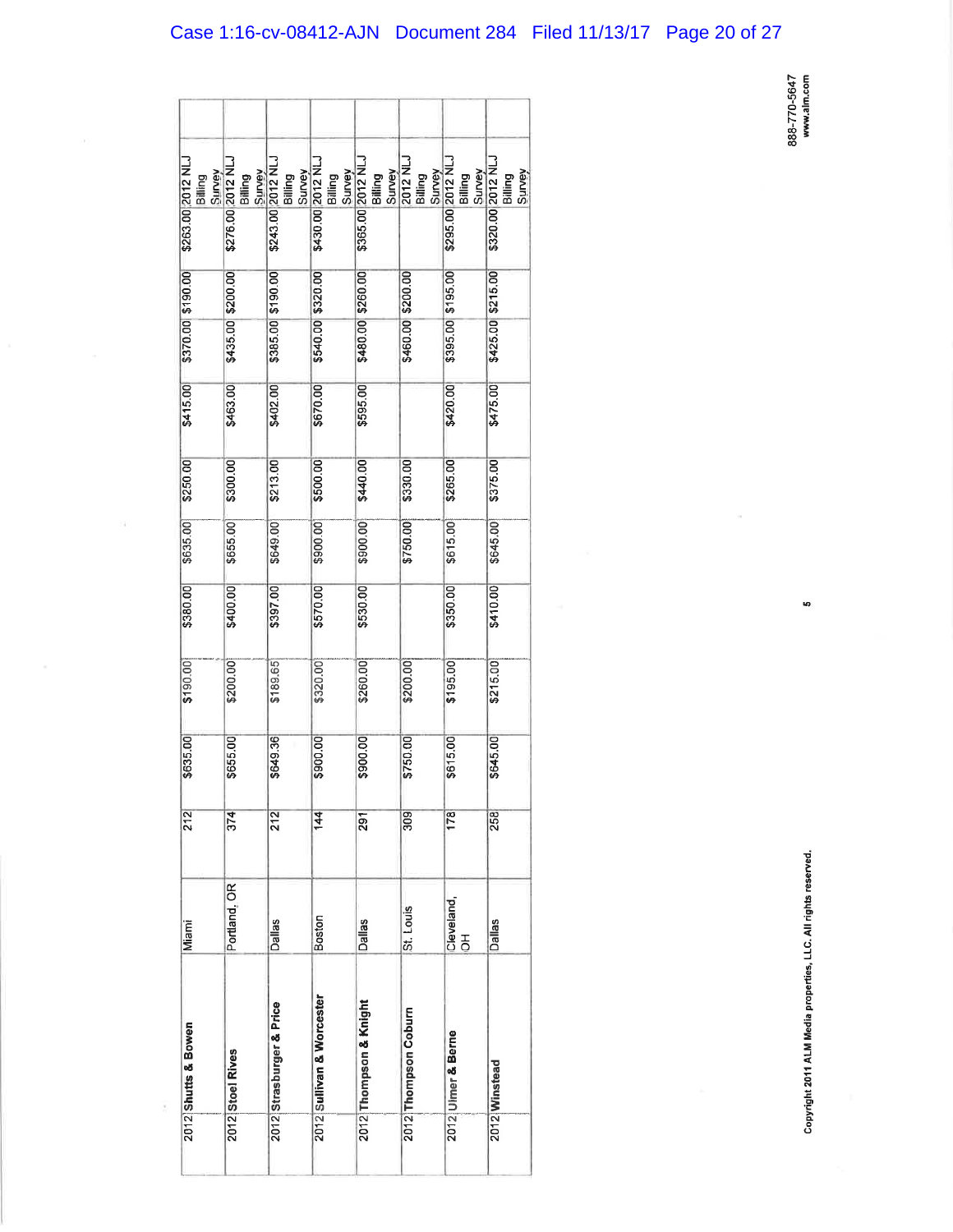#### Case 1:16-cv-08412-AJN Document 284 Filed 11/13/17 Page 21 of 27

 $$1,000$  Per Hour Isn't Rare Anymore; Nominal billing levels rise, but discounts ease blow. The National Law Journal January 13, 2014 Monday

> Copyright 2014 ALM Media Properties, LLC All Rights Reserved Further duplication without permission is prohibited THE NATIONAL

> > The National Law Journal

#### January 13, 2014 Monday

SECTION: NLJ'S BILLING SURVEY; Pg. 1 Vol. 36 No. 20

LENGTH: 1860 words

HEADLINE: \$1,000 Per Hour Isn't Rare Anymore; Nominal billing levels rise, but discounts ease blow.

BYLTNË: KAREN SLOAN

BODY:

As recently as five years ago, law partners charging \$1,000 an hour were outliers. Today, fourfigure hourly rates for indemand partners at the most prestigious firms don't raise eyebrows-and a few top earners are closing in on \$2,000 an hour.

These rate increases come despite hand-wringing over price pressures from clients amid a tough econonry. But everrising standard billing rates also obscure the growing practice of discounts, falling collection rates, and slow march toward alternative fee arrangements.

Nearly 20 percent of the firms included in The National Law Journal's annual suruey of large law firm billing rates this year had at least one partner charging rnore than \$1,000 an hour. Gibson, Dunn & Crutcher partner Theodore Olson had the highest rate recorded in our survey, billing \$1,800 per hour while representing mobile satellite service provider LightSquared Inc. in Chapter 11 proceedings.

Of course, few law firm paftners claim Olson's star power. His rate in that case is nearly the twice the \$980 per hour average charged by Gibson Dunn partners and three times the average \$604 hourly rate among partners at NLJ 350 firms. Gibson Dunn chairman and managing partner Ken Doran said Olson's rate is "substantially" above that of other partners at the firm, and that the firm's standard rates are in line with its peers.

"While the majority of Ted Olson's work is done under alternative billing arrangements, his hourly rate reflects his stature in the legal community, the high dernand for his services and the unique value that he offers to clients given his extraordinary experience as a former solicitor general of the United States who has argued more than 60 cases before the U.S, Suprenre Court and has counseled several presidents," Doran said.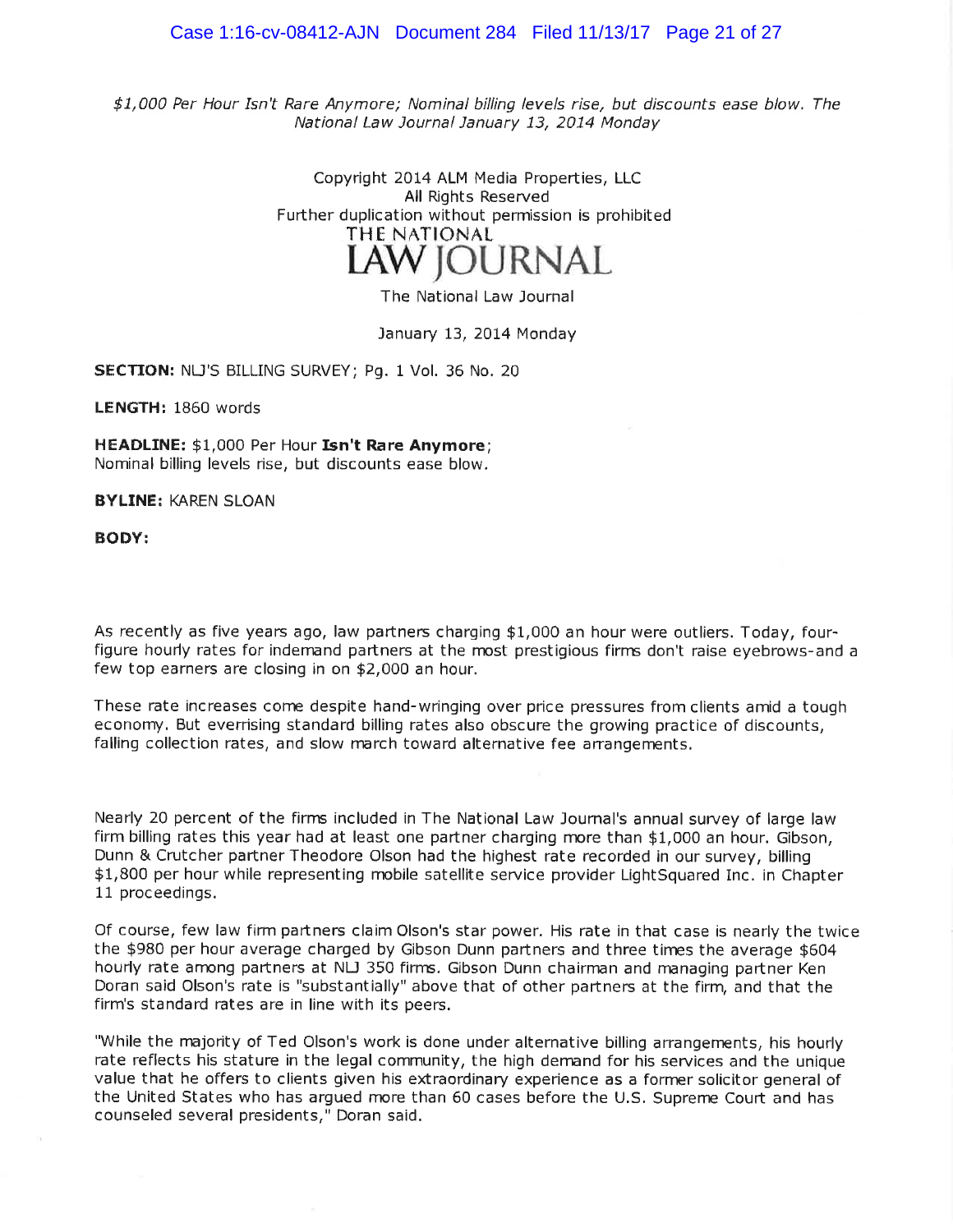In reviewing billing data this year, we took a new approach, asking each firmon the NU 350-our survey of the nation's 350 largest firnæ by attorney headcount-to provide their highest, lowest and average billing rates for associates and partners. We supplemented those data through public records. All together, this year's survey includes information for 159 of the country's largest law firns and reflects billing rates as of October.

The figures show that, even in a down economy, hiring a large law firm remains a pricey prospect. The median among the highest partner billing rates reported at each firm is \$775 an hour, while the median low partner rate is \$405. For associates, the median high stands at \$510 and the low at \$235, The average associate rate is \$370.

Multiple industry studies show that law firm billing rates continued to climb during 2Ot3 despite efforts by corporate counsel to rein them in. TyMetrix's 2013 Real Rate Repoft Snapshot found that the average law firm billing rate increased by 4.8 percent compared with 2012. Similarly, the Center for the Study of the Legal Profession at the Georgetown University Law Center and Thomson Reuters Peer Monitor found that law firms increased their rates by an average 3.5 percent during 2013.

Of course, rates charged by firns on paper don't necessarily reflect what clients actually pay. Billing realization rates-which reflect the percentage of work billed at firnrs'standard rates- have fallen from 89 percent in 2010 to nearly 87 percent in 2013 on average, according to the Georgetown study. When accounting for billed hours actually collected by firns, the realization rate falls to 83.5 percent.

"What this means, of course, is that- on average-law firms are collecting only 83.5 cents for every \$1.00 of standard time they record," the Georgetown report reads. "To understand the full impact, one need only consider that at the end of 2007, the collected realization rate was at the 92 percent level."

In other words, law firrs set rates with the understanding that they aren't likely to collect the full amount, said Mark Medice, who oversees the Peer Monitor Index. That index gauges the strength of the legal market according to economic indicators including demand for legal services, productivity, rates and expenses. "Firms start out with the idea of, 'I want to achieve a certain rate, but it's likely that my client will ask for discounts whether or not I increase my rate,"' Medice said.

Indeed, firns bill nearly all hourly work at discounts ranging from 5 percent to 20 percent off standard rates, said Peter Zeughauser, a consultant with the Zeughauser Group. Discounts can run as high as 50 percent for rnatters billed under a hybrid system, wherein a law firm can earn <sup>a</sup> premium for keeping costs under a set level or for obtaining a ceftain outcome, he added, "Most firns have gone to a two-tier system, with what is essentially an aspirational rate that they occasionally get and a lower rate that they actually budget for," he said.

Most of the discounting happens at the front end, when firns and clients negotiate rates, Medice said. But additional discounting happens at the billing and collections stages. Handling alternative fee arrangements and discounts has become so complex that more than half of the law firms on the Am Law 100-NLJ affiliate The American Lawyer's ranking of firms by gross revenue-have created new positions for pricing directors, Zeughauser said.

THE ROLE OF GEOGRAPHY

Unsurprisingly, rates vary by location. Firns with their largest office in New York had the highest average partner and associate billing rates, at \$BB2 and \$520, respectively. Similarly, TyMetrix has reported that more than 25 percent of partners at large New York firms charge \$1,000 per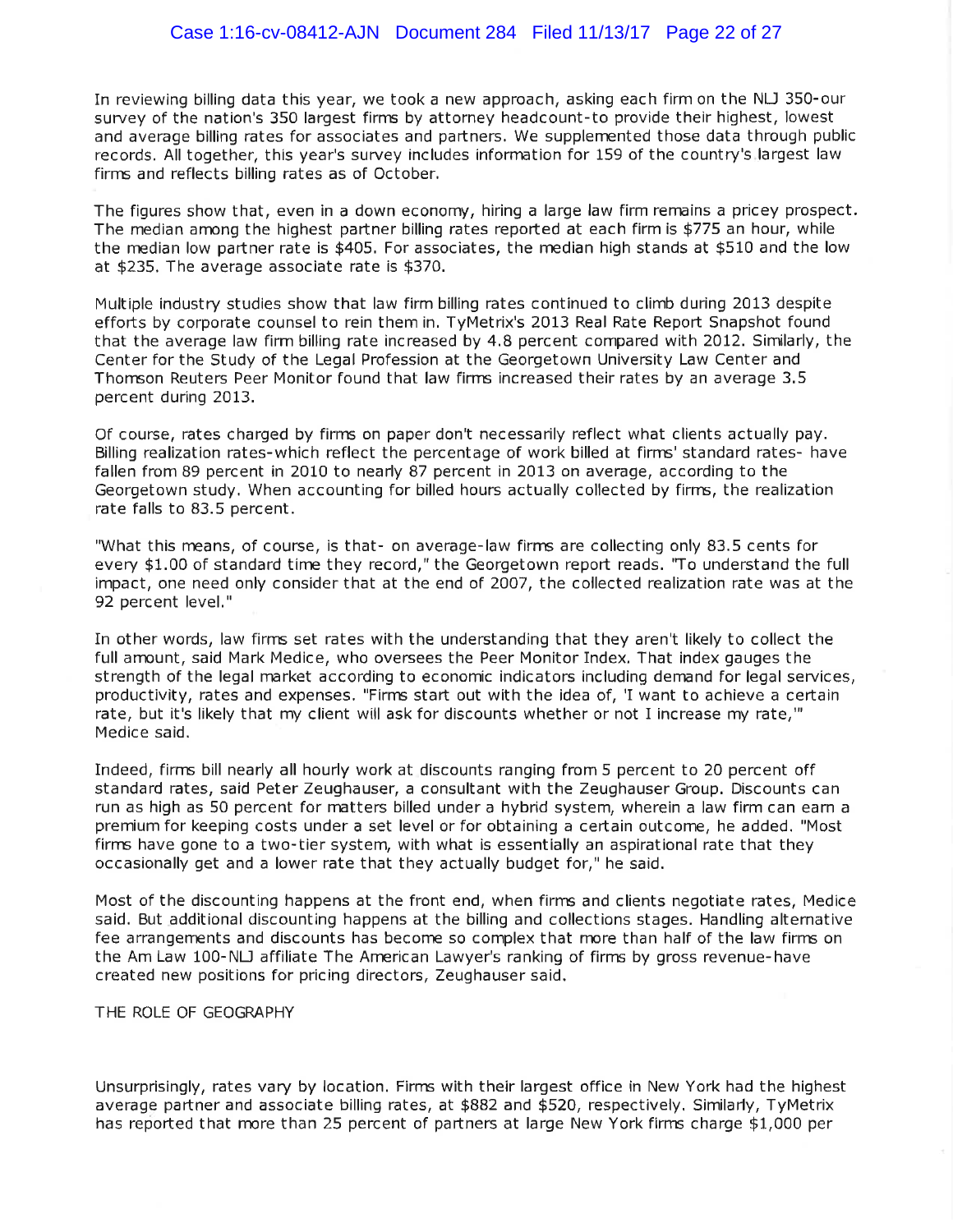hour or more for contracts and commercial work

Washington was the next priciest city on our survey, with partners charging an average \$748 and associates \*429. Partners charge an average \$691 in Chicago and associates \$427. In Los Angeles, partners charge an average \$665 while the average associate rate is \$401.

Pricing also depends heavily on practice area, Zeughauser and Medice said. Bet-the-company patent litigation and white-collar litigation largely remain at premium prices, while practices including labor and employrrent have come under huge pressure to reduce prices.

"If there was a way for law firms to hold rates, they would do it. They recognize how sensitive clients are to price increases," Zeughauser said. But declining profit margins-due in part to higher technology costs and the expensive lateral hiring market-mean that firms simply lack the option to keep rates flat, he said.

BILLING SURVEY METHODOLOGY

The National Law Journal's survey of billing rates of the largest U.S. law firns provides the high, low and average rates for partners and associates.

The NU asked respondents to its annual survey of the nation's largest law firns (the NU 350) to provide a range of hourly billing rates for partners and associates as of October 2013.

For firms that did not supply data to us, in many cases we were able to supplement billing-rate data derived from public records.

In total, we have rates for 159 of the nation's 350 largest firrns.

Rates data include averages, highs and low rates for paftners and associates. Inforrmtion also includes the average full-tirre equivalent (FTE) attomeys at the firm and the city of the firm's principal or largest office,

We used these data to calculate averages for the nation as a whole and for selected cities.

Billing Rates at the Country's Priciest Law Firns

Here are the 50 firms that charge the highest average hourly rates for partners.

| <b>Billing Rates at the Country's Priciest Law Firms</b>                                                                                                       |                                   |                                                                              |                               |                                                           |                         |       |       |  |  |
|----------------------------------------------------------------------------------------------------------------------------------------------------------------|-----------------------------------|------------------------------------------------------------------------------|-------------------------------|-----------------------------------------------------------|-------------------------|-------|-------|--|--|
| <b>FIRM NAME</b>                                                                                                                                               | <b>LARGEST</b><br>U.S.<br>OFFICE* | <b>AVERAGE</b><br><b>FULL-TIME</b><br><b>EQUIVALENT</b><br><b>ATTORNEYS*</b> | <b>HOURLY</b><br><b>RATES</b> | <b>PARTNER ASSOCIATE</b><br><b>HOURLY</b><br><b>RATES</b> |                         |       |       |  |  |
|                                                                                                                                                                |                                   |                                                                              | <b>AVERAGE HIGH</b>           |                                                           | <b>LOW AVERAGE HIGH</b> |       | LOW   |  |  |
| * Full-time equivalent attorney numbers and the largest U.S. office are from the NLJ 350<br>published in April 2013. For complete numbers, please see NLJ.com. |                                   |                                                                              |                               |                                                           |                         |       |       |  |  |
|                                                                                                                                                                |                                   | ** Firm did not exist in this form for the entire year.                      |                               |                                                           |                         |       |       |  |  |
| Debevoise &<br>Plimpton                                                                                                                                        | New York 615                      |                                                                              | \$1,055                       | \$1,075                                                   | \$955 \$490             | \$760 | \$120 |  |  |
| Paul, Weiss,                                                                                                                                                   | New York                          | 803                                                                          | \$1,040                       | \$1,120                                                   | \$760 \$600             | \$760 | \$250 |  |  |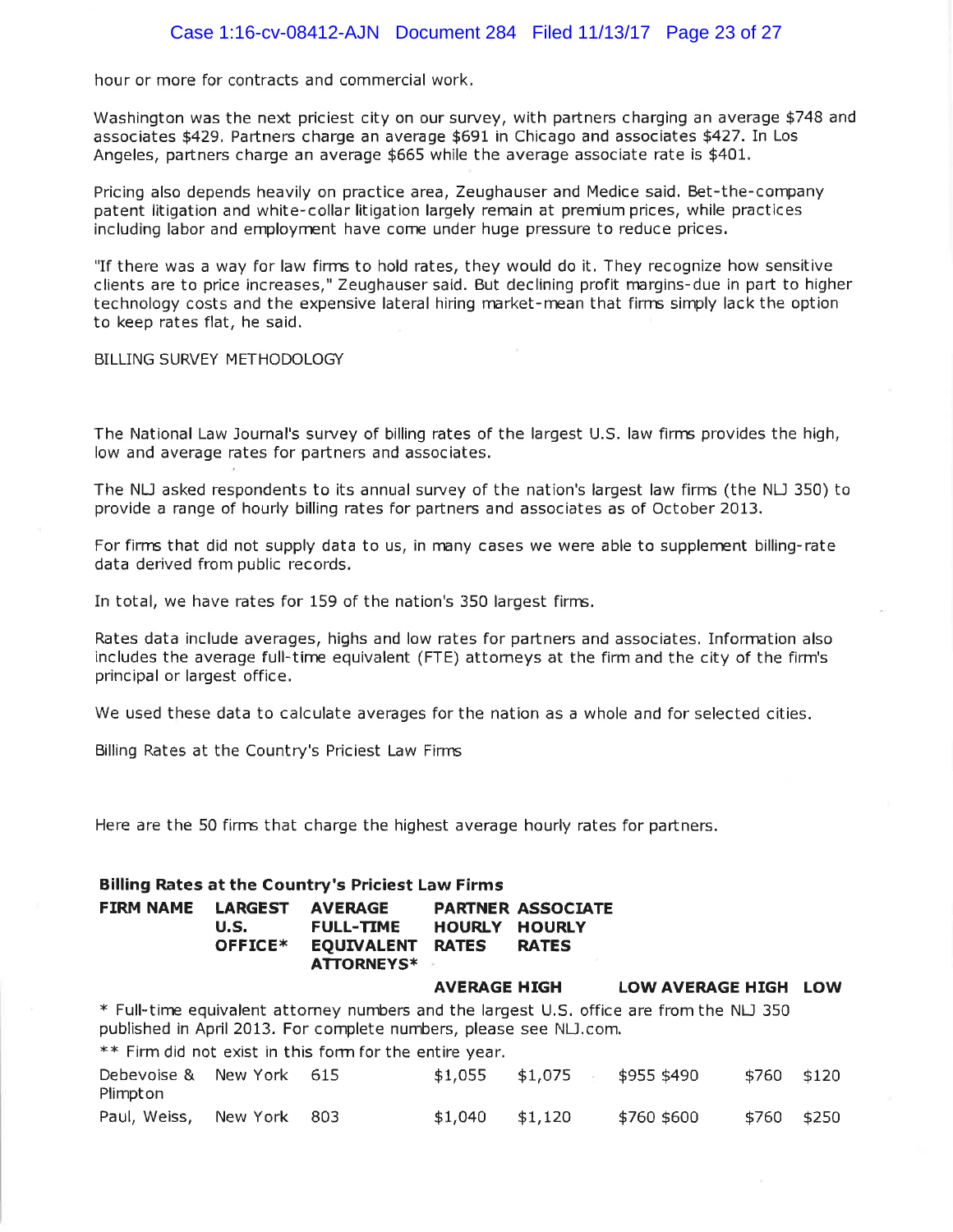| Rifkind,<br>Wharton &<br>Garrison                          |                  |       |         |         |             |               |       |
|------------------------------------------------------------|------------------|-------|---------|---------|-------------|---------------|-------|
| Skadden,<br>Arps, Slate,<br>Meagher &<br>Flom              | New York         | 1,735 | \$1,035 | \$1,150 | \$845 \$620 | \$845         | \$340 |
| Fried, Frank,<br>Harris, Shriver<br>& Jacobson             | New York         | 476   | \$1,000 | \$1,100 | \$930 \$595 | \$760         | \$375 |
| Latham &<br>Watkins                                        | New York         | 2,033 | \$990   | \$1,110 | \$895 \$605 | \$725         | \$465 |
| Gibson, Dunn<br>& Crutcher                                 | New York         | 1,086 | \$980   | \$1,800 | \$765 \$590 | \$930         | \$175 |
| Davis Polk &<br>Wardwell                                   | New York         | 787   | \$975   | \$985   | \$850 \$615 | \$975         | \$130 |
| Willkie Farr &<br>Gallagher                                | New York         | 540   | \$950   | \$1,090 | \$790 \$580 | \$790         | \$350 |
| Cadwalader,<br>Wickersham &<br>Taft                        | New York         | 435   | \$930   | \$1,050 | \$800 \$605 | \$750         | \$395 |
| Weil, Gotshal<br>& Manges                                  | New York         | 1,201 | \$930   | \$1,075 | \$625 \$600 | \$790         | \$300 |
| Quinn<br>Emanuel<br>Urquhart &<br>Sullivan                 | New York         | 697   | \$915   | \$1,075 | \$810 \$410 | \$675         | \$320 |
| Wilmer Cutler Washington 961<br>Pickering Hale<br>and Dorr |                  |       | \$905   | \$1,250 | \$735 \$290 | \$695         | \$75  |
| Dechert                                                    | New York         | 803   | \$900   | \$1,095 | \$670 \$530 | \$735         | \$395 |
| Andrews<br>Kurth                                           | Houston          | 348   | \$890   | \$1,090 | \$745 \$528 | \$785         | \$265 |
| Hughes<br>Hubbard &<br>Reed                                | New York         | 344   | \$890   | \$995   | \$725 \$555 | \$675         | \$365 |
| <b>Irell &amp; Manella Los</b>                             | Angeles          | 164   | \$890   | \$975   | \$800 \$535 | \$750         | \$395 |
| Proskauer<br>Rose                                          | New York         | 746   | \$880   | \$950   | \$725 \$465 | \$675         | \$295 |
| White & Case                                               | New York         | 1,900 | \$875   | \$1,050 | \$700 \$525 | \$1,050 \$220 |       |
| Morrison &<br>Foerster                                     | San<br>Francisco | 1,010 | \$865   | \$1,195 | \$595 \$525 | \$725         | \$230 |
| Pillsbury<br>Winthrop<br>Shaw Pittman                      | Washington 609   |       | \$865   | \$1,070 | \$615 \$520 | \$860         | \$375 |
| Kaye Scholer                                               | New York         | 414   | \$860   | \$1,080 | \$715 \$510 | \$680         | \$320 |
| Kramer Levin<br>Naftalis &<br>Frankel                      | New York         | 320   | \$845   | \$1,025 | \$740 \$590 | \$750         | \$400 |
| Hogan Lovells Washington 2,280                             |                  |       | \$835   | \$1,000 | $$705 -$    |               |       |

 $\langle \tilde{\gamma} \rangle$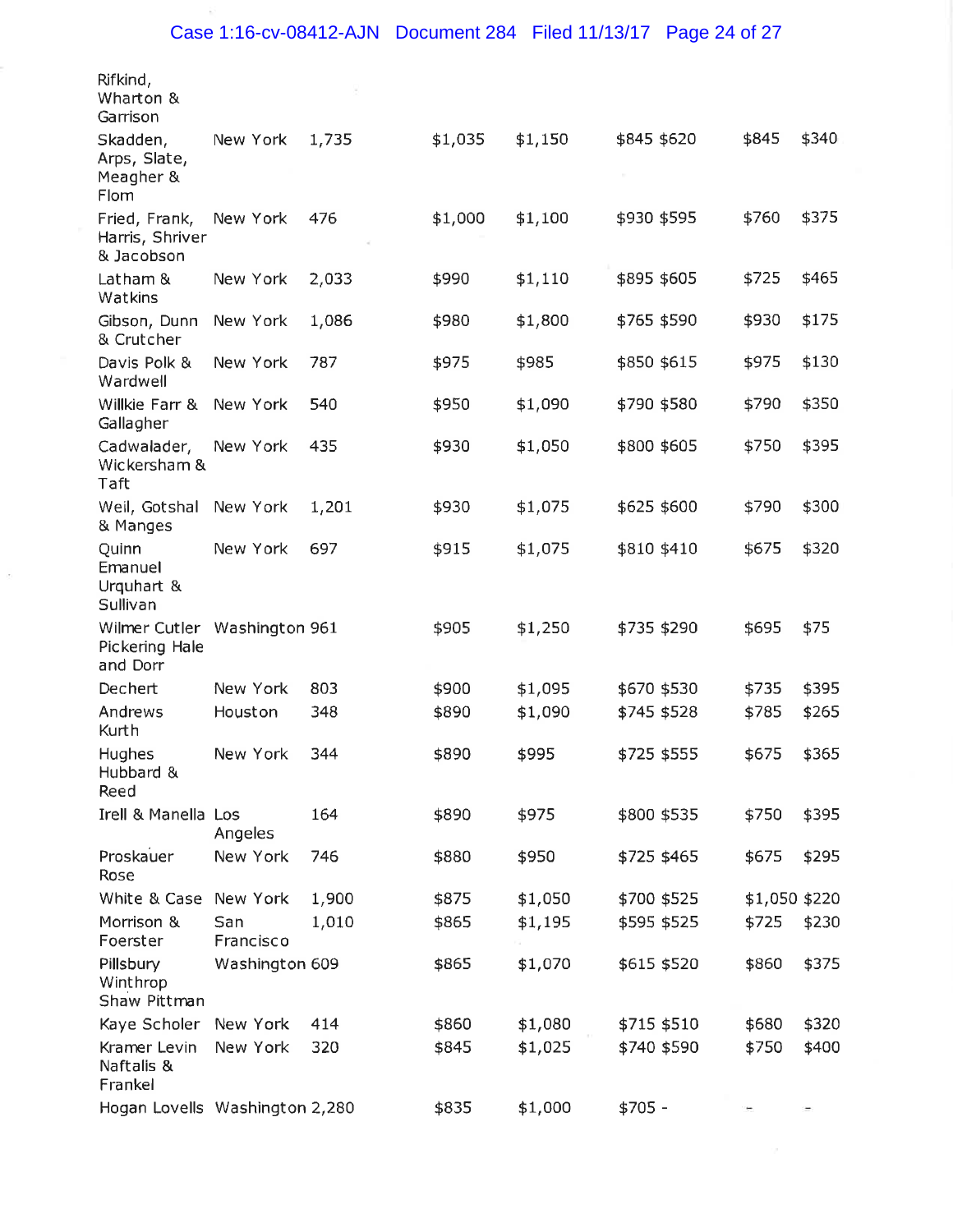| Kasowitz,<br>Benson,<br>Torres &<br>Friedman         | New York              | 365     | \$835 | \$1,195 | \$600 \$340 | \$625 | \$200 |
|------------------------------------------------------|-----------------------|---------|-------|---------|-------------|-------|-------|
| Kirkland & Ellis Chicago                             |                       | 1,517   | \$825 | \$995   | \$590 \$540 | \$715 | \$235 |
| Cooley                                               | Palo Alto             | 632     | \$820 | \$990   | \$660 \$525 | \$630 | \$160 |
| Arnold &<br>Porter                                   | Washington 748        |         | \$815 | \$950   | \$670 \$500 | \$610 | \$345 |
| Paul Hastings                                        | New York              | 899     | \$815 | \$900   | \$750 \$540 | \$755 | \$335 |
| Curtis, Mallet- New York<br>Prevost, Colt<br>& Mosle |                       | 322     | \$800 | \$860   | \$730 \$480 | \$785 | \$345 |
| Winston &<br>Strawn                                  | Chicago               | 842     | \$800 | \$995   | \$650 \$520 | \$590 | \$425 |
| Bingham<br>McCutchen                                 | Boston                | 900     | \$795 | \$1,080 | \$220 \$450 | \$605 | \$185 |
| Akin Gump<br><b>Strauss Hauer</b><br>& Feld          | Washington 806        |         | \$785 | \$1,220 | \$615 \$525 | \$660 | \$365 |
| Covington &<br><b>Burling</b>                        | Washington 738        |         | \$780 | \$890   | \$605 \$415 | \$565 | \$320 |
| King &<br>Spalding                                   | Atlanta               | 838     | \$775 | \$995   | \$545 \$460 | \$735 | \$125 |
| Norton Rose<br>Fulbright                             | $N/A**$               | $N/A**$ | \$775 | \$900   | \$525 \$400 | \$515 | \$300 |
| DLA Piper                                            | New York              | 4,036   | \$765 | \$1,025 | \$450 \$510 | \$750 | \$250 |
| Bracewell &<br>Giuliani                              | Houston               | 432     | \$760 | \$1,125 | \$575 \$440 | \$700 | \$275 |
| Baker &<br>McKenzie                                  | Chicago               | 4,004   | \$755 | \$1,130 | \$260 \$395 | \$925 | \$100 |
| <b>Dickstein</b><br>Shapiro                          | Washington 308        |         | \$750 | \$1,250 | \$590 \$475 | \$585 | \$310 |
| Jenner &<br>Block                                    | Chicago               | 432     | \$745 | \$925   | \$565 \$465 | \$550 | \$380 |
| Jones Day                                            | New York              | 2,363   | \$745 | \$975   | \$445 \$435 | \$775 | \$205 |
| Manatt,<br>Phelps &<br>Phillips                      | <b>Los</b><br>Angeles | 325     | \$740 | \$795   | $$640 -$    |       |       |
| Seward &<br>Kissel                                   | New York              | 152     | \$735 | \$850   | \$625 \$400 | \$600 | \$290 |
| O'Melveny &<br>Myers                                 | Los<br>Angeles        | 738     | \$715 | \$950   | $$615 -$    |       |       |
| McDermott<br>Will & Emery                            | Chicago               | 1,024   | \$710 | \$835   | $$525 -$    |       |       |
| Reed Smith                                           | Pittsburgh            | 1,468   | \$710 | \$945   | \$545 \$420 | \$530 | \$295 |
| Dentons                                              | $N/A**$               | $N/A**$ | \$700 | \$1,050 | \$345 \$425 | \$685 | \$210 |
| Jeffer Mangels Los<br>Butler &<br>Mitchell           | Angeles               | 126     | \$690 | \$875   | \$560 -     |       |       |
| Sheppard,                                            | Los                   | 521     | \$685 | \$875   | \$490 \$415 | \$535 | \$275 |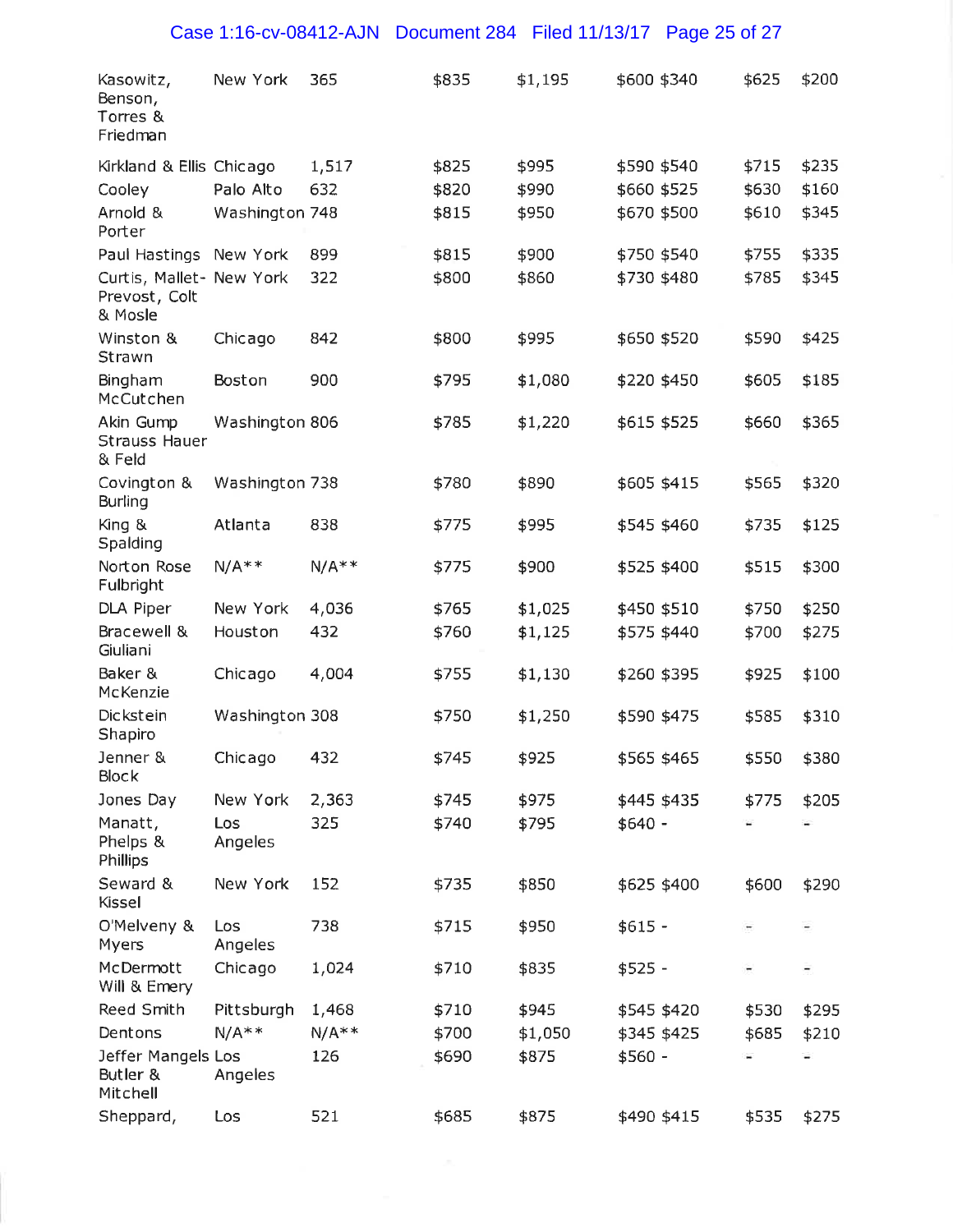|                                      |  |     | Case 1:16-cv-08412-AJN Document 284 Filed 11/13/17 Page 26 of 27 |       |             |             |  |
|--------------------------------------|--|-----|------------------------------------------------------------------|-------|-------------|-------------|--|
| Mullin, Richter Angeles<br>& Hampton |  |     |                                                                  |       |             |             |  |
| Alston & Bird Atlanta                |  | 805 | \$675                                                            | \$875 | \$495 \$425 | \$575 \$280 |  |

THE FOUR-FIGURE CLUB

These 10 firms posted the highest partner billing rates.

#### THE FOUR-FIGURE CLUB

| \$1,800 |
|---------|
| \$1,250 |
| \$1,250 |
| \$1,220 |
| \$1,195 |
| \$1,195 |
| \$1,150 |
| \$1,130 |
| \$1,125 |
| \$1,120 |
|         |

Contact Karen Sloan at ksloan@alm.com

#### LOAD-DATE: January 13, 2014

Source: Legal >  $/ \cdots /$  > The National Law Journal  $\boxed{1}$ <br>Terms: "isn't rare anymore" (Suggest Terms for My Search) View: Full Date/Time: Friday, August 15, 2014 - 6:12 PM EDT

LexisNexis<sup>®</sup> About LexisNexis | Privacy Policy | Terms & Conditions | Contact Us<br>Copyright © 2014 LexisNexis, a division of Reed Elsevier Inc. All rights reserved.